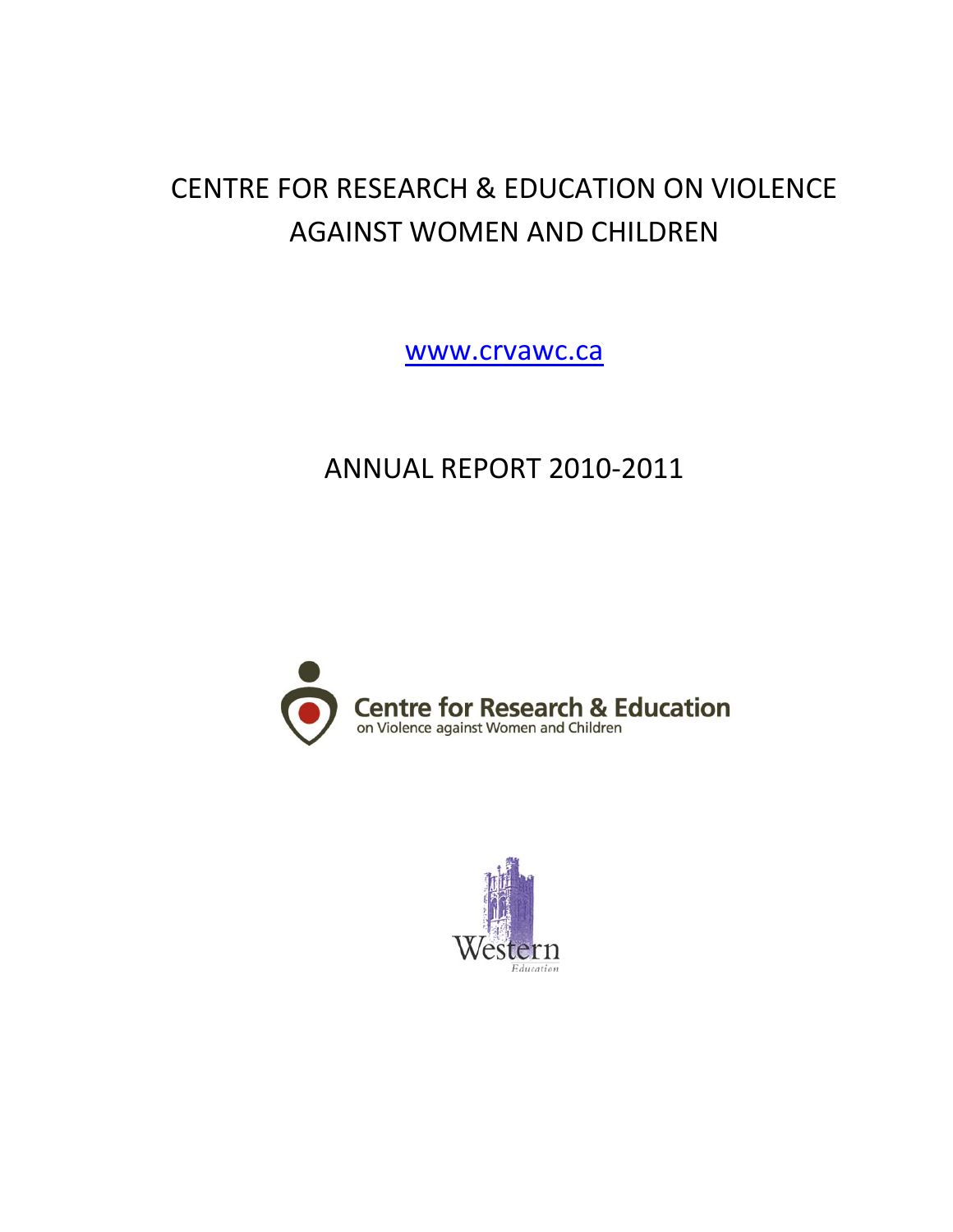## **Table of Contents**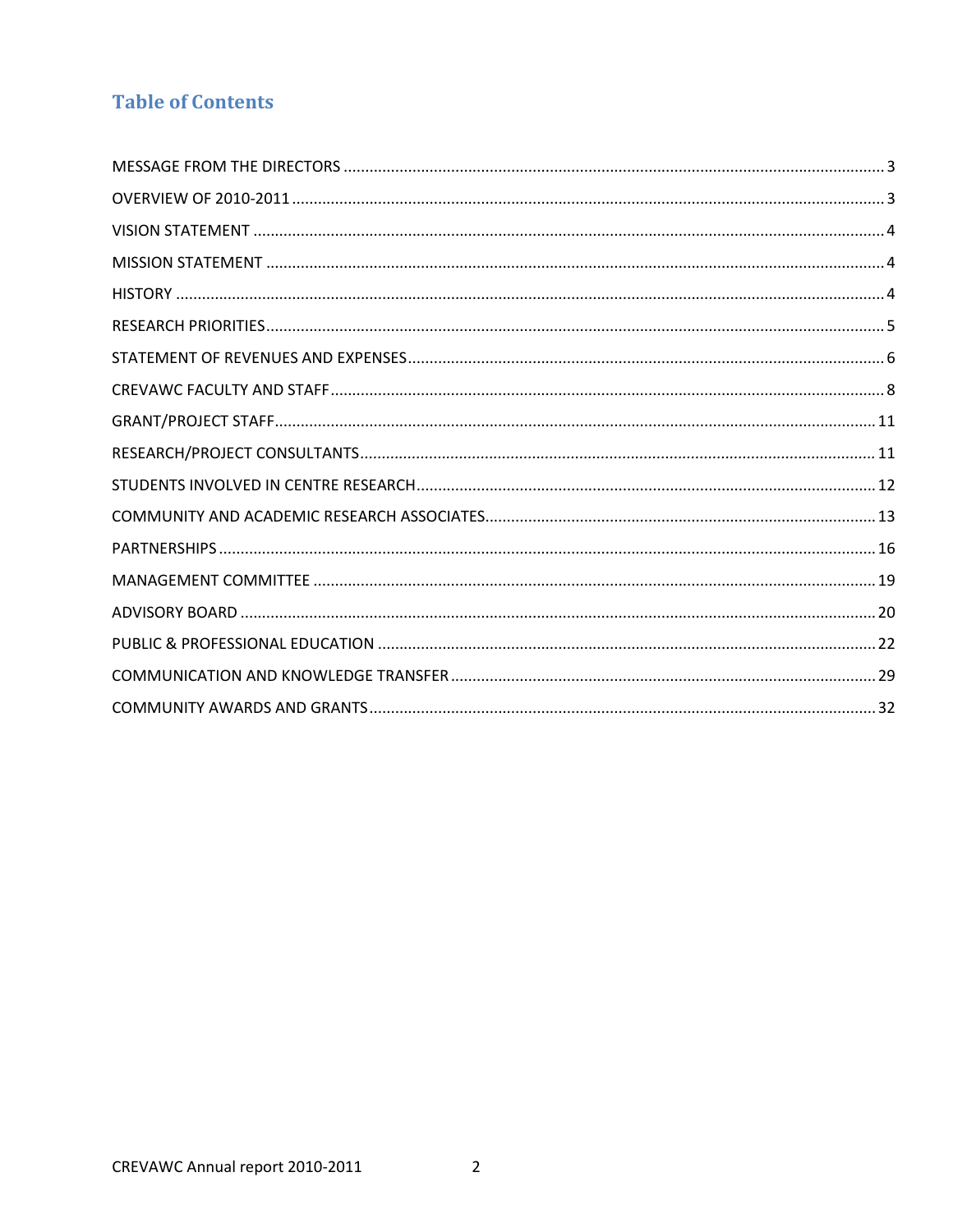## <span id="page-2-0"></span>**MESSAGE FROM THE DIRECTORS**

2010-2011 was the Centre's 19<sup>th</sup> year of operation. This report highlights the Centre's continued growth and development in several areas related to education and research on violence against women and children.

Our Centre continues to steer the development and promotion of the Neighbours Friends and Families campaign in the province of Ontario. With the introduction of new workplace legislation in Ontario which requires mandatory training regarding workplace violence, CREVAWC has developed the Make it our Business training program to address domestic violence in the workplace within the requirements of the legislation.

We hosted a national think tank on child sexual abuse and a national think tank on the development of domestic homicide death review committees. Additionally, we hosted to provincial conferences on collaboration and communication regarding threat assessment for the domestic violence coordinating committees in the province.

Our Centre participated in an Ivey Consulting Project. The project was designed to assist the Centre in pursuing a long-term strategy to fund research on domestic violence along with its impact on the workplace. We are excited about the recommendations made in this project and will work with our Management Committee to move a plan forward.

All of our efforts remain focused on the same vision: a commitment to the development and application of knowledge on the prevention of violence against women and children through the promotion of innovation, collaborative relationships, and equality.

This annual report highlights our efforts in 2010-2011 as reflected in various activities, grants and publications. We acknowledge the support of our partners, management committee, advisory committee, research associates, funders and our extended family in the Faculty of Education. As Centre Directors we appreciate the generous support of the University of Western Ontario that has made our Centre sustainable and a model for similar centres around the world.

Peter Jaffe **Barb MacQuarrie** Barb MacQuarrie

B.J. MacLuarrie

Academic Director **Community Director** 

## <span id="page-2-1"></span>**OVERVIEW OF 2010-2011**

The Centre is committed to research and education activities directed at preventing violence against women and children in our community, provincially, nationally and internationally. We have worked diligently to enhance and expand our network of partnerships. Our current research activities and projects this year have focused on threat assessment and risk management activities; prevention of violence in schools, workplaces and communities; and prevention of domestic homicides. This work is well supported and recognized within our immediate community, provincially and nationally. We continue to explore the impact of childhood and adult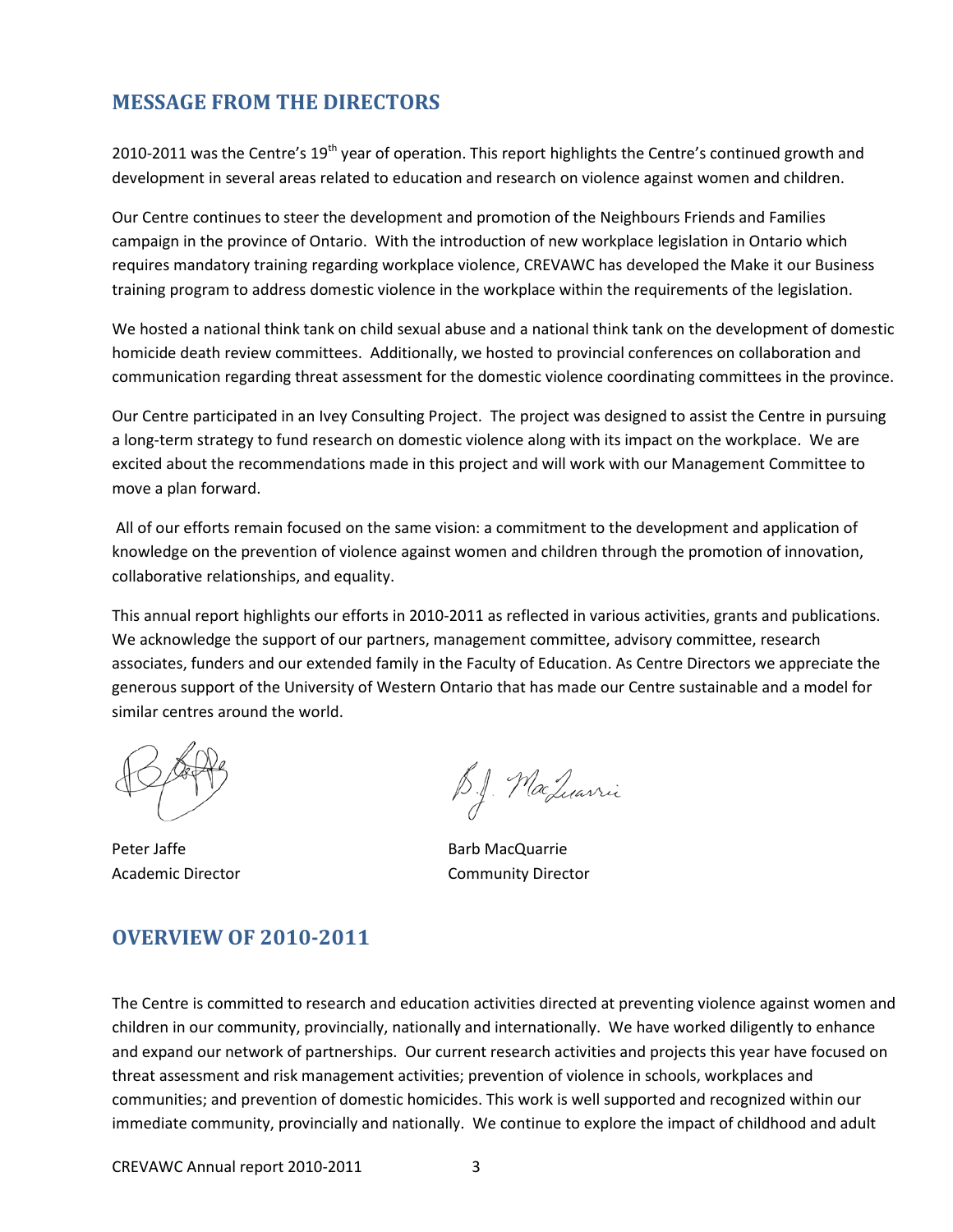trauma as well as the health care and justice system response to abuse in collaboration with our Canadian partners. We continue to support undergraduate and graduate students in their research.

This Annual Report reflects the activities of the 2010 calendar year but also includes January – April of 2011. This allows us to align the activities and financial statements with those of the University of Western Ontario. Future annual reports will be based on the University of Western Ontario fiscal year (May 1 – April 30).

The report that follows details our research and education efforts. Some of the highlights in 2010-2011 include the following:

- 7 new grants representing an investment of \$1,429,021.00
- 2 provincial conferences that brought academics and professionals from multiple disciplines and systems to address threat assessment and risk management strategies
- 2 major think-tanks on prevention of domestic homicides and child sexual abuse
- 12 community forums for Western faculty, students and community agencies
- 23 presentations in other communities
- 37 television, radio and newspaper interviews
- Engagement of over 800 undergraduate students and 25 graduate students from Education and Health Sciences on emerging issues in research and practice on violence against women & children

## <span id="page-3-0"></span>**VISION STATEMENT**

The Centre is committed to the development and application of knowledge on the prevention of violence against women and children through the promotion of innovation, collaborative relationships, and equality.

## <span id="page-3-1"></span>**MISSION STATEMENT**

The Centre's role is to facilitate the collaboration of individuals, groups and institutions representing the diversity of the community to pursue research questions and training opportunities to understand and prevent abuse. It serves local, national and international communities by producing useful information and tools to assist in the daily work against violence toward women and children. We value our partners across the globe and across Canada as well as the essential work of our local community agencies. The partner we never overlook is Western and the many faculties and colleagues who work together with us on multiple projects and grants.

## <span id="page-3-2"></span>**HISTORY**

The Centre for Research & Education on Violence against Women and Children (CREVAWC) was founded in 1992 as a collaborative venture between The University of Western Ontario, Fanshawe College and the London Coordinating Committee to End Women Abuse (a large organization comprised of violence against women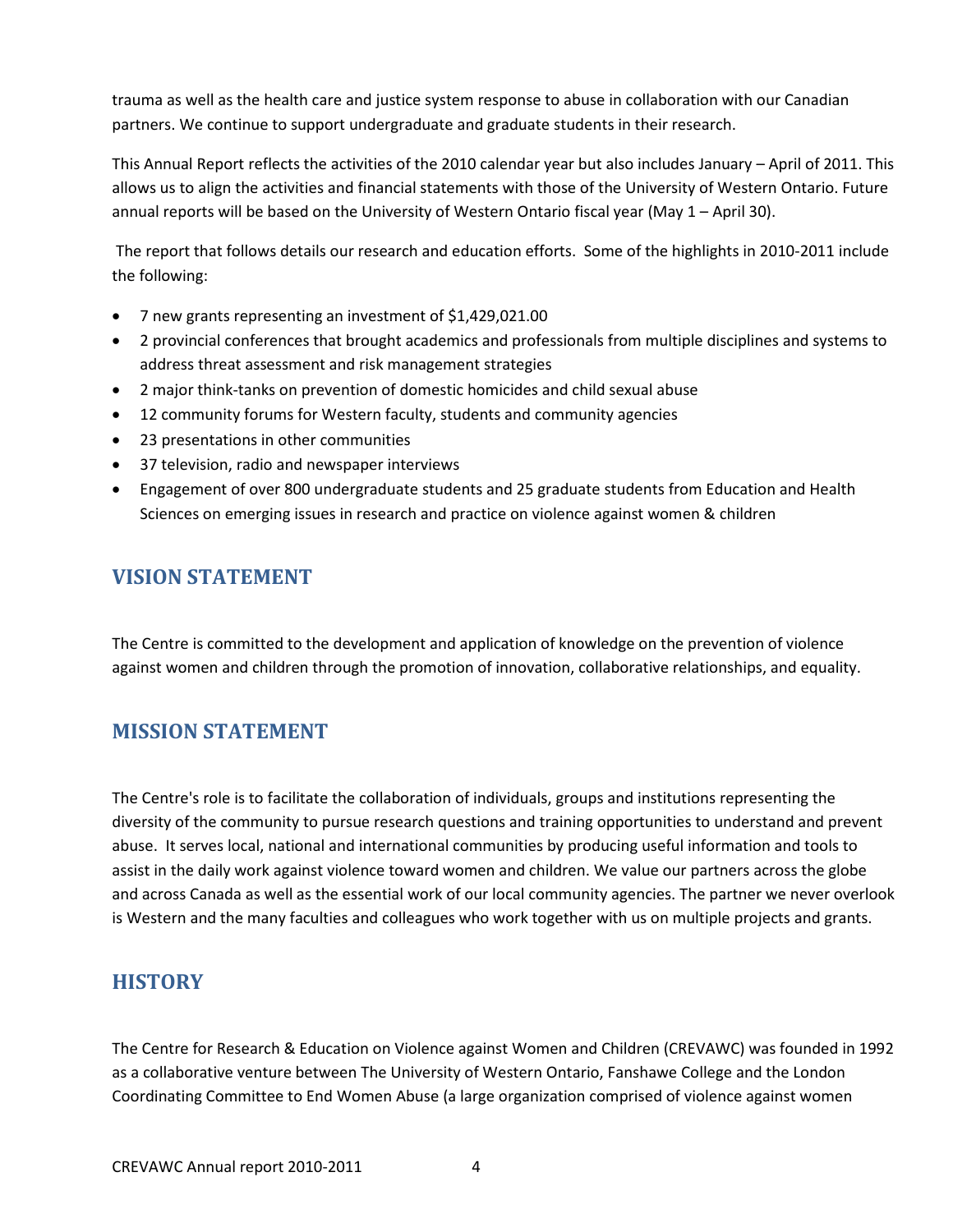service providers).The Centre was established in response to a federal study on the problem of violence against women, triggered by the 1989 murder of 14 women at École Polytechnique in Montreal.

CREVAWC joined the Faculty of Education at the University of Western Ontario in 2001. When the Centre moved to the Faculty of Education in 2001 there were 2.5 staff and \$1 million from 2 grants. From 2002-2006 the Centre hosted smaller local conferences each year, a Research Day and a Speakers Series. At that time CREVAWC had no B Ed or M Ed students. In 2010-2011 the CREVAWC has 5 full-time staff with approximately \$5 million in open grants. The Centre has hosted 6 major conferences and think-tanks, held more than 10 workshops with 10 Western partners, 12 community partners and 6 other universities in Canada. Faculty associated with the CREVAWC are involved in teaching violence prevention (safe schools) at the graduate and undergraduate level for the Faculty of Education as well as graduate student supervision and participation as thesis examiners.

## <span id="page-4-0"></span>**RESEARCH PRIORITIES**

The Centre initiates and seeks funding for projects relating to the following themes:

- Healthy relationships
- Violence and its impact on health and well being
- Gender inequality and its interactions with:
	- o Racism
	- o Ableism
	- o Homophobia
	- o Classism
	- o Ageism
	- o or other forms of social exclusion

The Centre conducts research and education that is relevant to practice, policy development and legislative reform:

- Families and intimate relationships
- Justice systems
- Educational systems
- Health and mental health care systems
- Social service systems
- Workplaces
- Communities and community institutions
- Anti-violence agencies

## **Activities and Approaches include:**

#### Research:

- Participatory approaches
- Diverse research methodologies, including qualitative and quantitative designs
- Program development and evaluation
- Identification of emerging issues and important debates

CREVAWC Annual report 2010-2011 5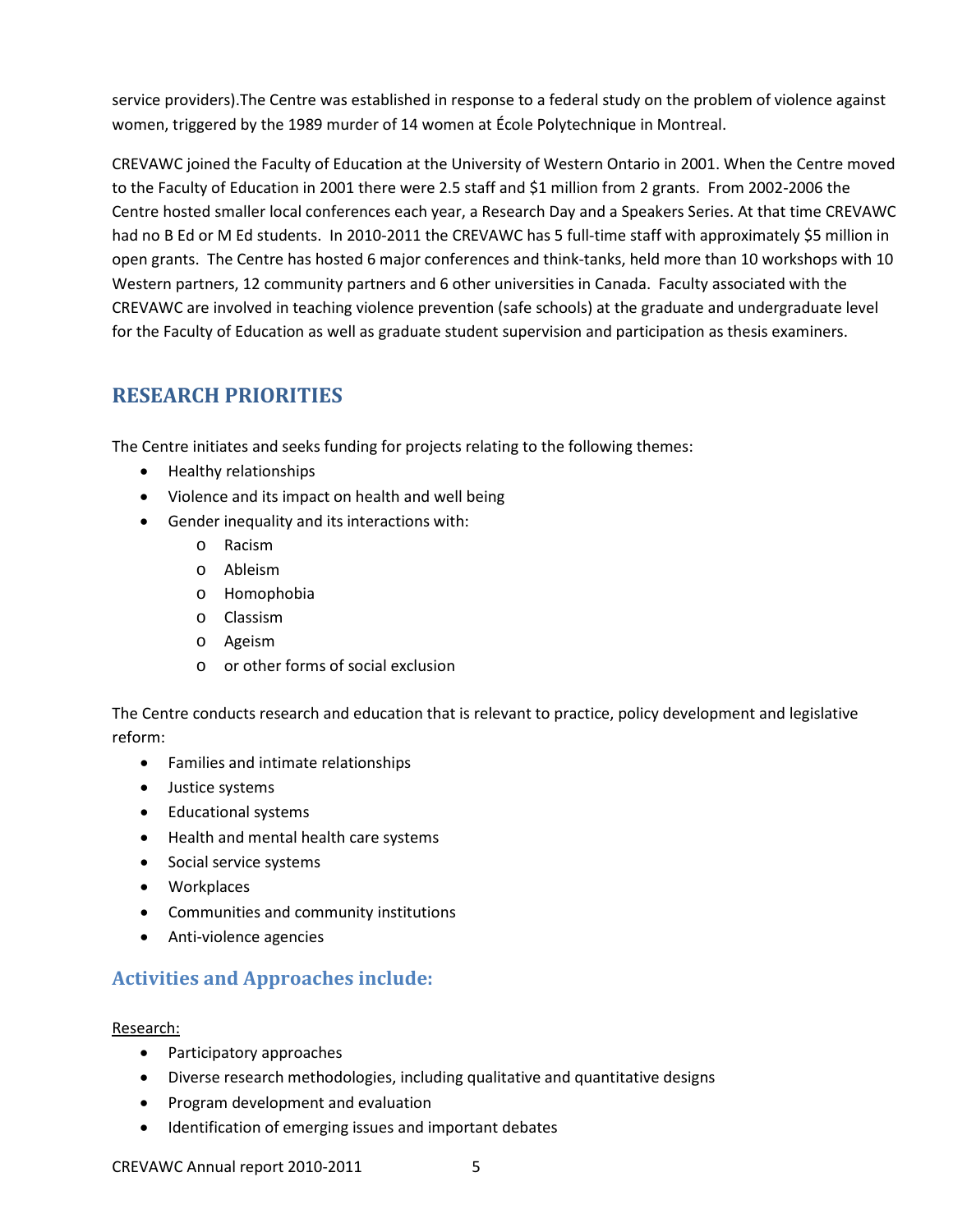- Interdisciplinary collaboration among community and academic researchers
- Dissemination of research findings: locally, provincially, nationally, internationally

#### Education:

- Public awareness
- Professional development
- Multidisciplinary curriculum development and implementation for undergraduate, graduate, and professional programs

#### Community Development :

- To build capacity for the development and implementation of anti-violence initiatives
- To support community-based programs
- To promote promising practices

## <span id="page-5-0"></span>**STATEMENT OF REVENUES AND EXPENSES For the year ended April 30, 2011**

#### **Revenues**

| <b>Revenues - Expenses</b>       | \$<br>140,880   |
|----------------------------------|-----------------|
| <b>Total Expenses</b>            | \$<br>413,096   |
| <b>Intrafund Transfer</b>        | \$<br>29,126    |
| Recoveries                       | \$<br>(57, 130) |
| Off-Campus facilities rental     | \$<br>23,061    |
| <b>Supplies</b>                  | \$<br>43,936    |
| Travel                           | \$<br>17,893    |
| Consulting services              | \$<br>8,934     |
| Research Chair                   | \$<br>30,000    |
| Salaries and benefits            | \$<br>319,921   |
| <b>Expenses</b>                  |                 |
| <b>Total Revenues</b>            | \$<br>556,629   |
| Recoveries from projects         | \$<br>354,920   |
| Donations                        | \$<br>730       |
| Transfer from UWO operating fund | \$<br>55,000    |
| <b>Balance forward</b>           | \$<br>145,979   |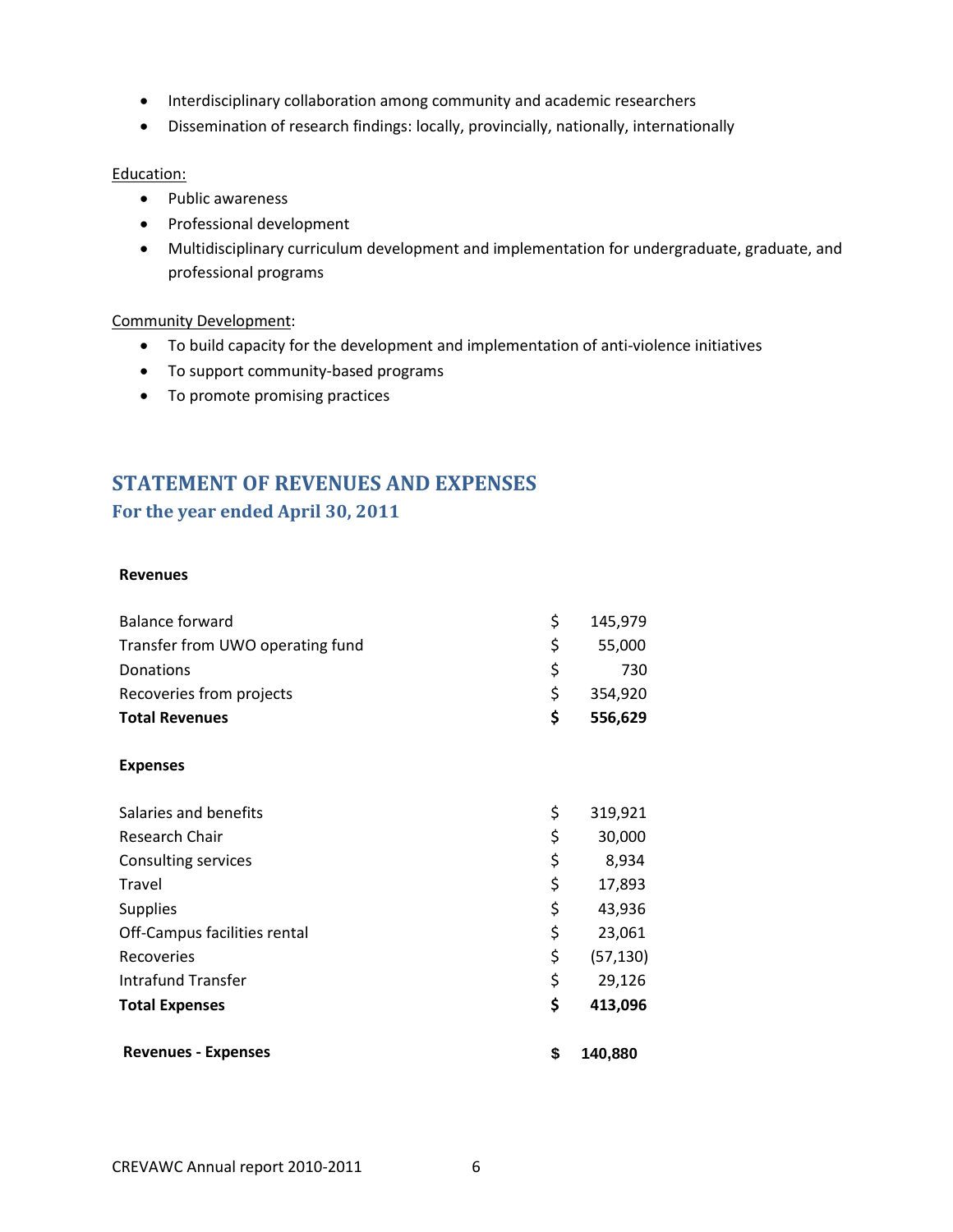## **Research Projects and Initiatives Funded in 2010-**

| 2011                                                    | <b>Funder</b>                         | Award     |
|---------------------------------------------------------|---------------------------------------|-----------|
| Skill building for Parents in Addressing Media Violence | Ministry of Education                 | 19,400    |
| Critical Literacy and Media Violence Project            | Ministry of Education                 | 50,000    |
| PHAC report - Elder Abuse                               | Department of Justice                 | 35,017    |
| Aligning Child Sexual Abuse awareness                   | Department of Justice                 | 42,900    |
| National Domestic Violence Death Review Conference      | Department of Justice                 | 72,135    |
| <b>Neighbours Friends and Families</b>                  | <b>Ontario Women's</b><br>Directorate | 707,112   |
| Threat Assessment/Risk Management Training              | <b>Ontario Women's</b><br>Directorate | 477,957   |
| <b>Sub-Grant</b>                                        |                                       |           |
| Multi-Systemic approach to promoting youth well-being   |                                       |           |
| (in cooperation with the Centre for Prevention Science) | Public Health Agency of<br>Canada     | 24,500    |
| <b>TOTAL</b>                                            |                                       | 1,429,021 |

Note: Grants/Projects include those received from January 1, 2010 to April 30, 2011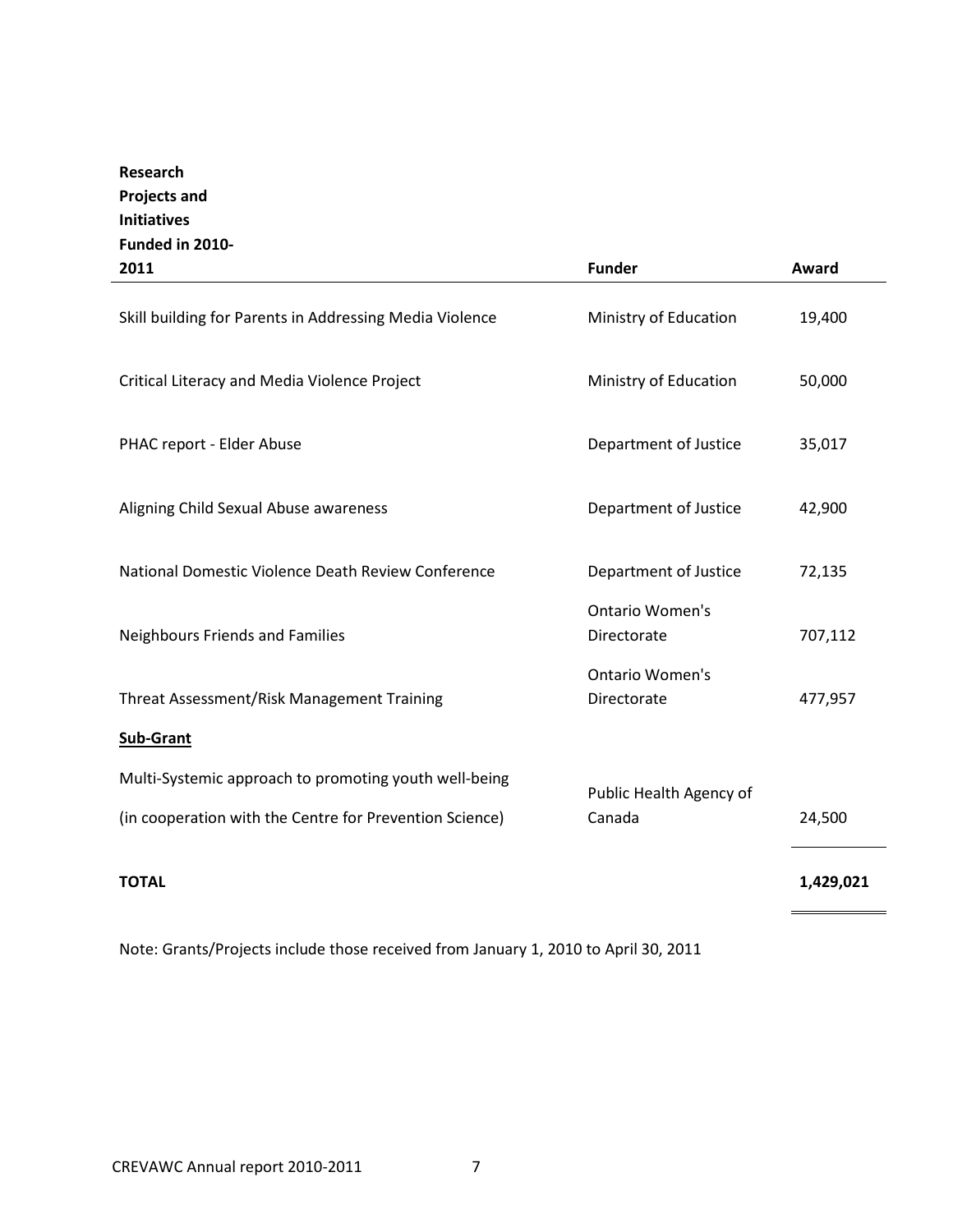## <span id="page-7-0"></span>**CREVAWC FACULTY AND STAFF**

| Peter Jaffe        | <b>Academic Director</b>                                         |
|--------------------|------------------------------------------------------------------|
| Barb MacQuarrie    | <b>Community Director</b>                                        |
| Helene Berman      | Scotiabank Research Chair                                        |
| Maria Callaghan    | Manager                                                          |
| Anna-Lee Straatman | Manager (effective November 22, 2010)                            |
| Lina Rodriguez     | Administrative Assistant (part-time)                             |
| Dalma Merino       | Administrative Assistant (part-time, effective November 8, 2010) |
| Marcie Campbell    | Research Assistant (part-time)                                   |
| Joy Lang           | Community Liaison Officer (part-time)                            |
|                    |                                                                  |



#### **Dr. Peter Jaffe**

Peter Jaffe is a Professor in the Faculty of Education at the University of Western Ontario and the Academic Director of the Centre for Research & Education on Violence against Women & Children. He is the Director Emeritus for the Centre for Children and Families in the Justice System, a children's mental health centre specializing in issues which bring children and families into the justice system in London, Ontario. He has co-authored many books, chapters and articles related to children, families and the justice system including Children of Battered Women, Child Custody & Domestic Violence and Working Together to End Domestic Violence.

He has presented workshops across the USA, Canada, Australia, New Zealand, and Europe to various groups including judges, lawyers, mental health professionals and educators. Dr. Jaffe has been an expert witness in three Ontario inquests into domestic homicides. He is a founding member of the Chief Coroner's Domestic Violence Death Review Committee. A significant portion of Dr. Jaffe's research is on the effectiveness of the Fourth R program. The Fourth R is a school-based violence prevention program which is included in the Ontario Ministry of Education's Registry of Bullying Prevention Programs and has been implemented in over 1000 schools across Canada. Dr. Jaffe is Principal Investigator in several grants held at CREVAWC and also coinvestigator of grants held at other institutions including at the Centre for Addiction and Mental Health Centre for Prevention science (CAMH-CPS). Dr. Jaffe is a member of many local, provincial and national committees and boards and has had a long term association with the London Coordinating Committee to End Woman Abuse, the Coalition of Media Violence and the Alliance of Canadian Research Centres on Violence.



#### **Ms. Barb MacQuarrie**

Barb MacQuarrie is the Community Director of the Centre for Research and Education on Violence against Women & Children at the University of Western Ontario. She works to promote collaboration between community-based professionals and advocates and academic researchers. She has been an advocate for survivors of violence and has worked on diverse fronts to give voice to their experiences of violence as well as their experiences in

the systems that are intended to respond to this violence. She has co-authored publications on workplace harassment, violence in the lives of girls, violence on college and university campuses and has written for local anti-violence organizations about the challenges facing front line service providers and the connections between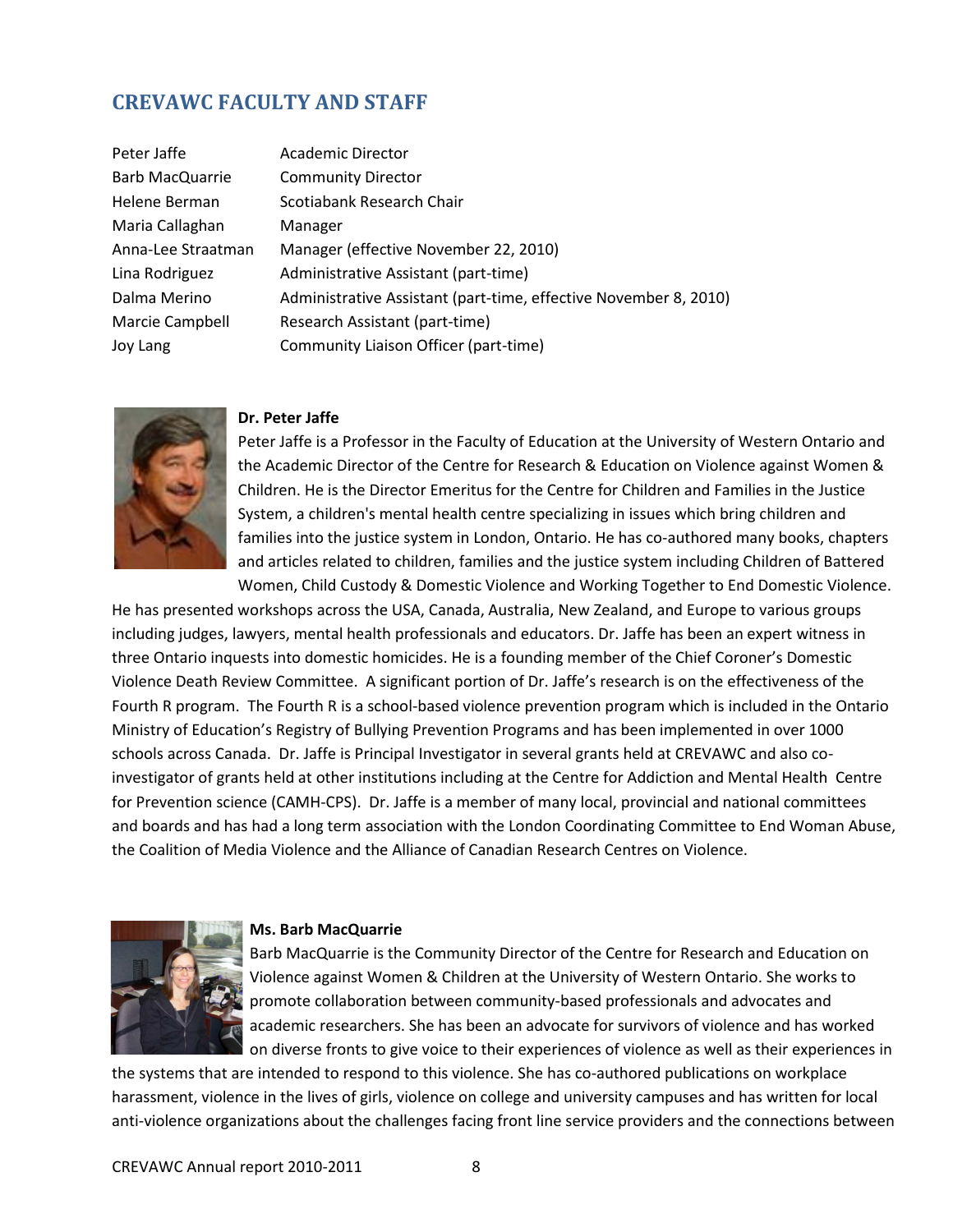mental health, addictions and trauma. She is the executive producer of the videos, "*The Way Forward: Rethinking the problem of workplace sexual harassment*" and "*Voices of Diversity: Creating a culture of safety, respect and belonging on campus*." She coordinated the writing and publication of the *Surviving the System Handbook: Advice on using the legal system if you are a survivor of sexual violence*. Ms. MacQuarrie is the Provincial Manager of the Neighbours, Friends and Families public education campaign and the creator of the Make it Our Business website. She chairs the Muslim Family Support Services Advisory committee in London. She is interested in how research can inform prevention of and responses to violence against women and girls. Ms. MacQuarrie is a member of many local, provincial and national committees and boards and has had a long term association with the London Coordinating Committee to End Woman Abuse and the Alliance of Canadian Research Centres on Violence.



#### **Dr. Helene Berman**

Helene Berman is a Professor in the University Of Western Ontario School Of Nursing and the Scotiabank Chair, Centre for Research and Education on Violence against Women and Children. Her research has focused on violence in the lives of children and has included homeless, Aboriginal, and newcomer youth who have experienced marginalization, trauma, uprooting, and displacement. She was the Principal Investigator on two national studies examining how girls and young women are socialized to expect violence, its effects on their

health, and implications for policy makers and programmers. Dr. Berman's research has been funded by the Canadian Institutes of Health Research (CIHR), SSHRC, and Status of Women Canada. The theoretical and methodological perspectives used are informed by critical and feminist theory, intersectionality, participatory approaches, and narrative analysis. Dr. Berman is a member of many local, provincial and national committees and boards and has had a long term association with the Faculty of Health Sciences, the Nurses' Network on Violence against Women and is past Chairperson of the Alliance of Canadian Research Centres on Violence.



#### **Ms. Maria Callaghan**

Maria Callaghan was the Manager of The Centre for Research & Education on Violence against Women and Children from January –November 2010. From 2005-2008 Ms. Callaghan was also a National Coordinator for the research initiative, "Intersecting Sites of Violence in the Lives of Girls at the Centre for Research & Education on Violence against Women and Children. Ms. Callaghan previously worked for ten years as a Financial Analyst

at General Motors of Canada Ltd. where she was a past member and Treasurer of the General Motors National Women's Advisory Council. In her role on the National Advisory Council Maria chaired the first GM Canada National Women's Conference on Diversity in Detroit Michigan. Maria continues to work collaboratively with the Centre assisting with event planning and project coordination.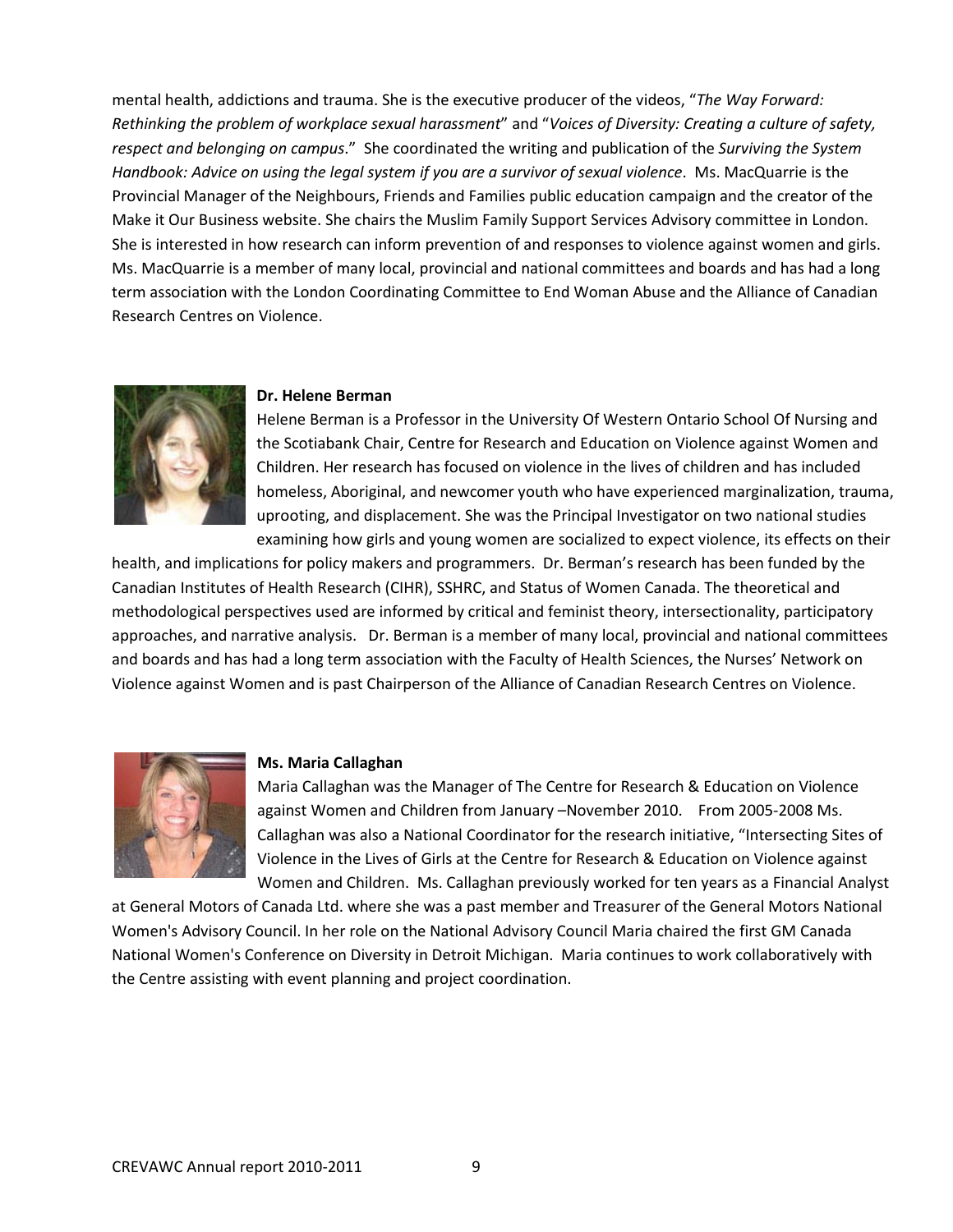

#### **Ms. Anna-Lee Straatman**

Anna-Lee Straatman assumed the role of Manager of the Centre in November 2010. She completed her Masters degree in Library and Information Science from the University of Western Ontario in 1993. Anna-Lee has had an ongoing working and collaborative relationship with the Centre for Research & Education on Violence against Women and Children since shortly after the center's inception. From 1993-2001, Anna-Lee worked as Project Manager for the Youth Relationships Project under the direction of Dr. David

Wolfe. From 1998-2001, Anna-Lee was the Project Manager for the Girl Child project under the supervision of Dr. Helene Berman. She has been affiliated with the Centre as a Community Research Associate for many years. Anna-Lee has conducted interviews with more than one hundred adult survivors of child sexual abuse. She has worked extensively with Dr. Peter Jaffe, Dr. David Wolfe and Dr. Alan Lescheid on clinical assessments of adult survivors of child sexual abuse, including historical abuse in institutions. Anna-Lee has worked with various Victim Service agencies developing educational and training materials regarding trauma, domestic violence and other crimes against persons.



#### **Ms. Lina Rodriguez**

Lina Rodriguez works part-time as an Administrative Assistant at The Centre for Research & Education on Violence against Women and Children. In this role she works with the Centre Manager to ensure the smooth daily operation of the Centre. She has been a part of numerous projects at the CREVAWC including evaluating curriculum materials for the Tools for Change project and as a Peer Facilitator and summer Research Assistant in "The Intersecting Sites of Violence in the Lives of Girls" project.



#### **Ms. Dalma Merino**

Dalma Merino is a part-time Administrative Assistant with the Centre. She has a Bachelor of Arts degree in Sociology and Criminology from the University of Western Ontario and a Social Service Worker diploma from Fanshawe College. She has worked in many areas of the university and is an enthusiastic and active volunteer in our London community offering her

time and skills as a Probation counselor.



#### **Ms. Marcie Campbell**

Marcie Campbell received her B.A in Psychology from the University of Western Ontario (2005), and is a graduate of the Masters in Counselling Psychology program at the Faculty of Education (2007). She has received training in counselling male batterers and sex offenders through her work with Changing Ways, an agency that works with abusive men in the London area. In her role as Research Assistant at the Centre for Research & Education on Violence against Women and Children, Ms. Campbell conducts research on issues related to woman

abuse, with specific attention to the role of the perpetrators. Since 2006, Ms. Campbell has been the research assistant for the Domestic Violence Death Review Committee (DVDRC) of Ontario. Her role as research assistant includes updating the statistical databases, conducting research reviews on issues regarding domestic violence.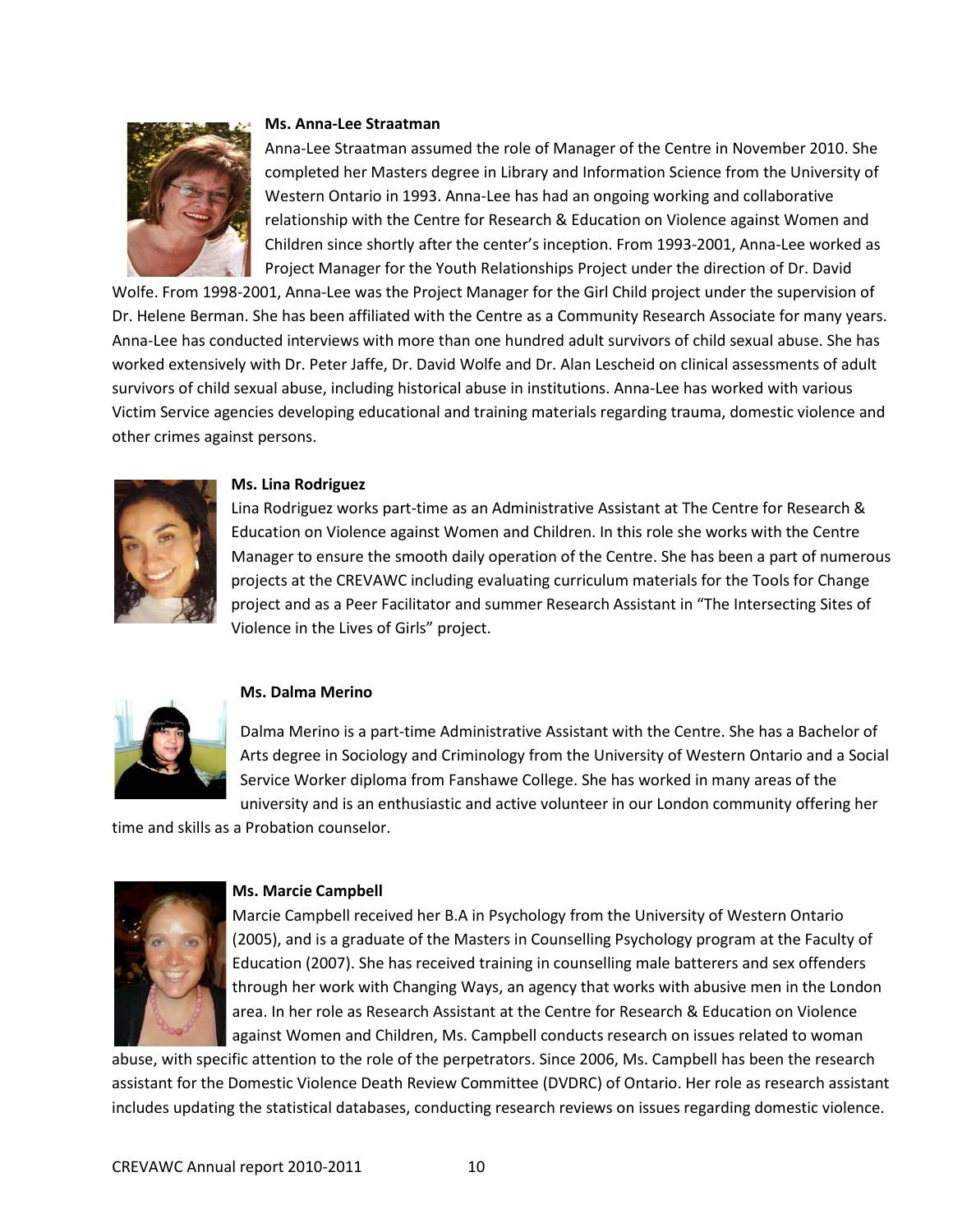

#### **Ms. Joy Lang**

Joy Lang is the Community Liaison Officer for the Centre. She brings considerable experience to this position including her role as the founding Director of the Chatham Kent Women's Centre Inc. for 21 years (1979-2000). She was actively involved in enhancing services and training related to woman abuse in her county and across the province of Ontario. Ms. Lang was a founding Director of the Chatham-Kent County Task Force on Family Violence and the Chatham-Kent County Child Abuse Co-ordinating Committee. She has continued to be

involved in the areas of woman abuse, sexual harassment, homelessness and domestic violence through her participation in research and clinical services at the Centre for Children and Families in the Justice System of the London Family Court Clinic, the Centre for Research & Education on Violence against Women and Children at the University of Western Ontario, the London Homeless Coalition and The London Co-ordinating Committee to End Woman Abuse.

| <b>Project</b>                                     | Name                                 | <b>Affiliation</b>                                     |
|----------------------------------------------------|--------------------------------------|--------------------------------------------------------|
|                                                    | <b>Full Time Staff</b>               |                                                        |
| Neighbours, Friends and Families                   | Alfredo Marroquin                    | Campaign Coordinator                                   |
|                                                    | <b>Part-time Research Assistants</b> |                                                        |
| Aboriginal Adaptation of the Fourth                | Andrea Lapp                          | Undergraduate Student                                  |
| Embodied Trauma and the Transition to<br>Mothering | Jodi Hall                            | PhD Candidate, Health<br><b>Professional Education</b> |
|                                                    | Fatmeh Alzoubi                       | PhD Candidate, Nursing                                 |
| Neighbours, Friends and Families                   | Jess Rueger                          | <b>Technical Assistant</b>                             |

## <span id="page-10-0"></span>**GRANT/PROJECT STAFF**

## <span id="page-10-1"></span>**RESEARCH/PROJECT CONSULTANTS**

CREVAWC benefits from strong relationships with various partners and consultants. The Centre is also pleased to work with various consultants who contribute to various projects and initiatives that the Centre undertakes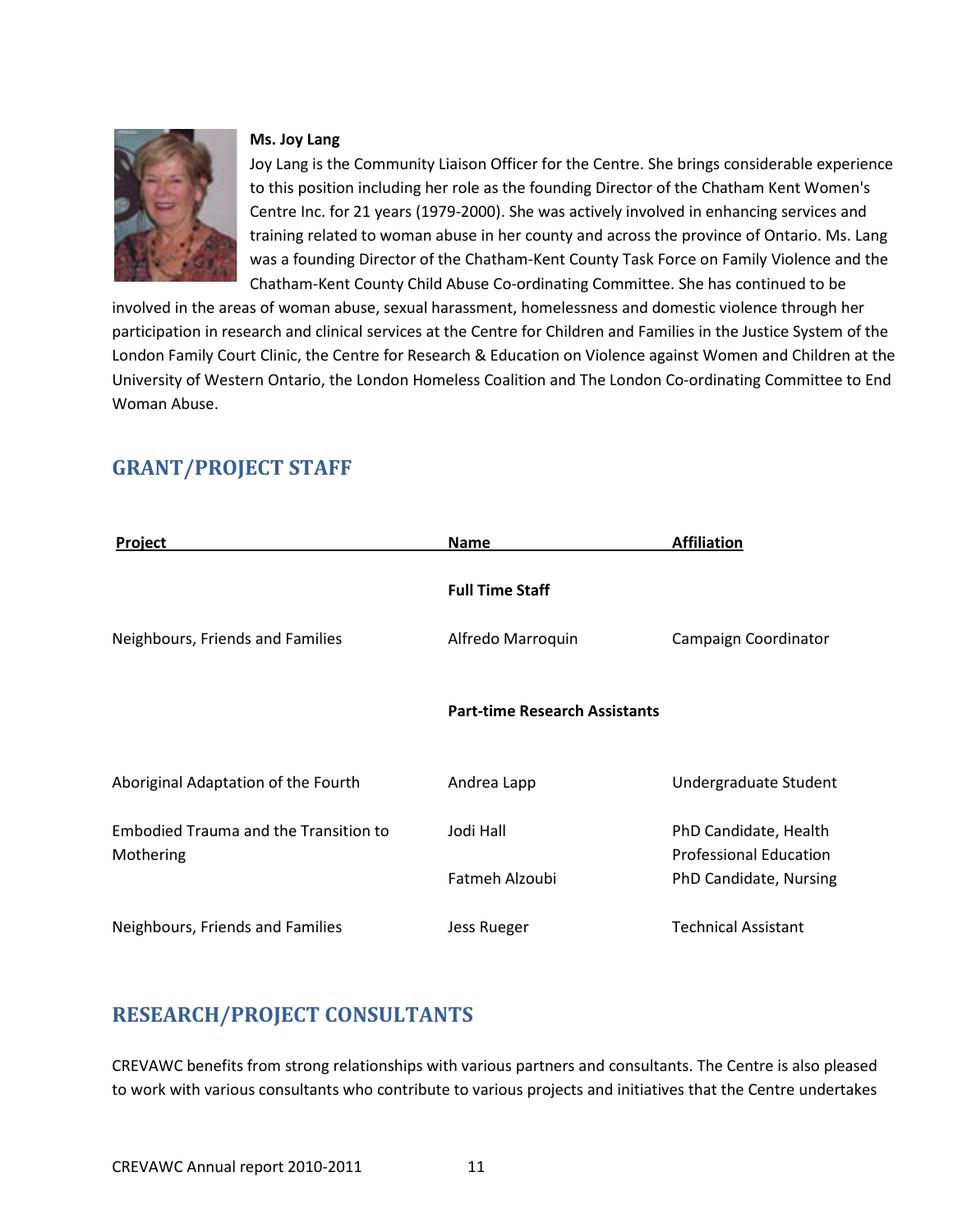including but not limited to projects such as the Neighbours, Friends and Families campaign, Domestic Homicide Death Review initiatives, Threat Assessment and Risk Management projects.

## <span id="page-11-0"></span>**STUDENTS INVOLVED IN CENTRE RESEARCH**

#### **Graduate Students**

**Faculty of Education**

Leslie Hamilton, M.Ed Debbie Chiodo, Ph.D Student Kara Brooks, M.Ed Jennifer Armstrong, M.Ed Student Emily Reddick, M.Ed Student Lydia Clapton, M.Ed Student

#### **Nursing**

Fatmeh Al-Zoubi, Ph.D. Candidate Kathryn Edmunds, Ph.D Candidate Holly Wallace, MScN Student Susana Caxaj, Ph.D Student

**Health Professional Education**  Yasmin Hussain, MS Student Jodi Hall, Ph.D Candidate

#### **Health Promotion** Tatiana Murkin, Ph.D Candidate

#### **Ivey School**

Chris Cunningham Talal Damen Sachin Gupta Nadia Hassanein Aly Remtullah Daria Sivkov

## **Undergraduate Students**

Laura Olszowy Kaleigh O'Leary Kent Van Dyk Kyle McKay Michael Mair Alison Ditchfield

## **How do students feel about their work with CREVAWC?**

"Working with the Centre has really helped me out in many ways. It has broadened my research skills and opened my eyes to many different areas of importance. The Centre always has several different projects going on at once and there is always a way to help out and get involved. The Centre and its resources have made the completion of my thesis on Cyberbullying possible. When applying for jobs for the future, I believe that putting the Centre on my resume will be greatly beneficial because it is regarded highly in the area of research and community outreach."

#### **Kara Brooks, M.Ed**

"As a recent graduate from the Faculty of Education at the University of Western Ontario having the opportunity to work in the Centre for Research and Education on Violence against Women and Children was an amazing experience. The research I worked on with regards to parent engagement, bullying and violence prevention certainly helped me build on what I learned in Teacher's College and has been invaluable in my new teaching career. The work that is done by the Centre is incredibly valuable and I felt very fortunate to be a small part of such a well run organization."

**Kent Van Dyk, BA, B.Ed., OCT**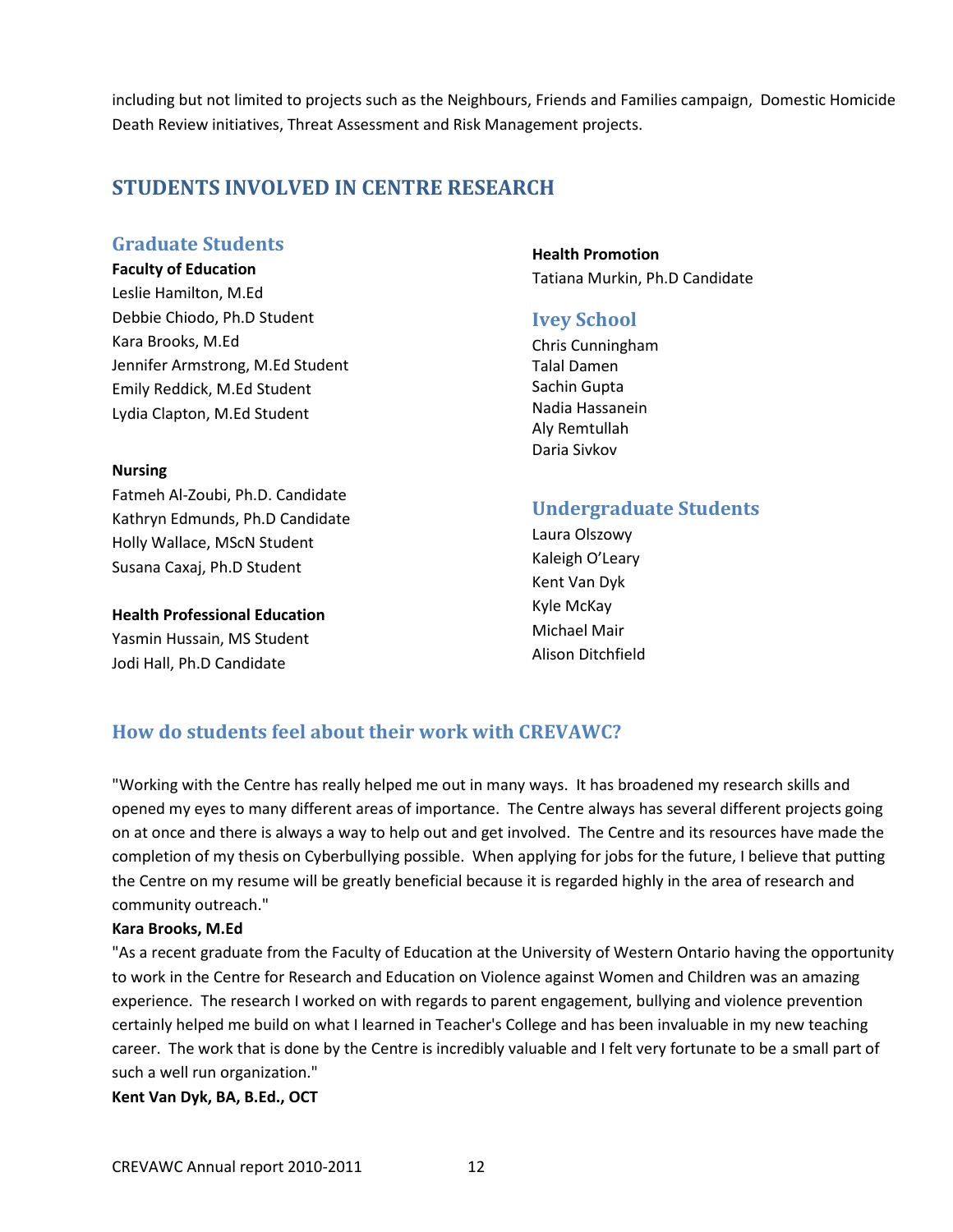"I was involved with the Centre for Research and Education on Violence Against Women and Children as a result of my Master's thesis: Investigating factors placing children at risk for homicide in the context of domestic violence. Through my time with the centre, it became evident just how passionate the centre employees are about this topic; a passion which is truly contagious. Not only did I personally gain a lot of experience completing my research through the Centre but I really became connected to this field. Thank you for giving me this opportunity and continuing this essential work".

**Leslie Hamilton, M.Ed** 

## <span id="page-12-0"></span>**COMMUNITY AND ACADEMIC RESEARCH ASSOCIATES**

In keeping with our commitment to collaborative research partnerships between diverse communities and the academic community, the Centre has established two affiliations: Community Research Associates and Academic Research Associates.

These Research Associate positions provide an affiliation to the Centre for Research & Education on Violence against Women and Children, and to the University of Western Ontario. These positions formalize the relationship between those who recognize the many contributions to the work of the Centre made by diverse community members and academic researchers.

The Centre reviews and accepts Research Associates for a renewable three year term on an ongoing basis which must be approved by the Centre's Advisory Board.

Currently the Centre has affiliations with fourteen Academic Research Associates and nine Community Research Associates.

#### **Benefits and Privileges attached to Research Associate Status:**

Research Associate status with the Centre allows for the following benefits and privileges:

- Affiliation with a dynamic research centre of academic and community partners committed to social justice and anti-violence work
- Web space
- Privileges at Western and Fanshawe libraries
- Email access
- Access to student research assistance through the university's Work-Study program

#### **Contributions/Expectations:**

Research Associates are expected to contribute to the work of the Centre in some of the following ways:

- Seek partnerships with faculty and community groups for anti-violence education and research projects
- Involve your students and/or your community agency in Centre projects and activities

CREVAWC Annual report 2010-2011 13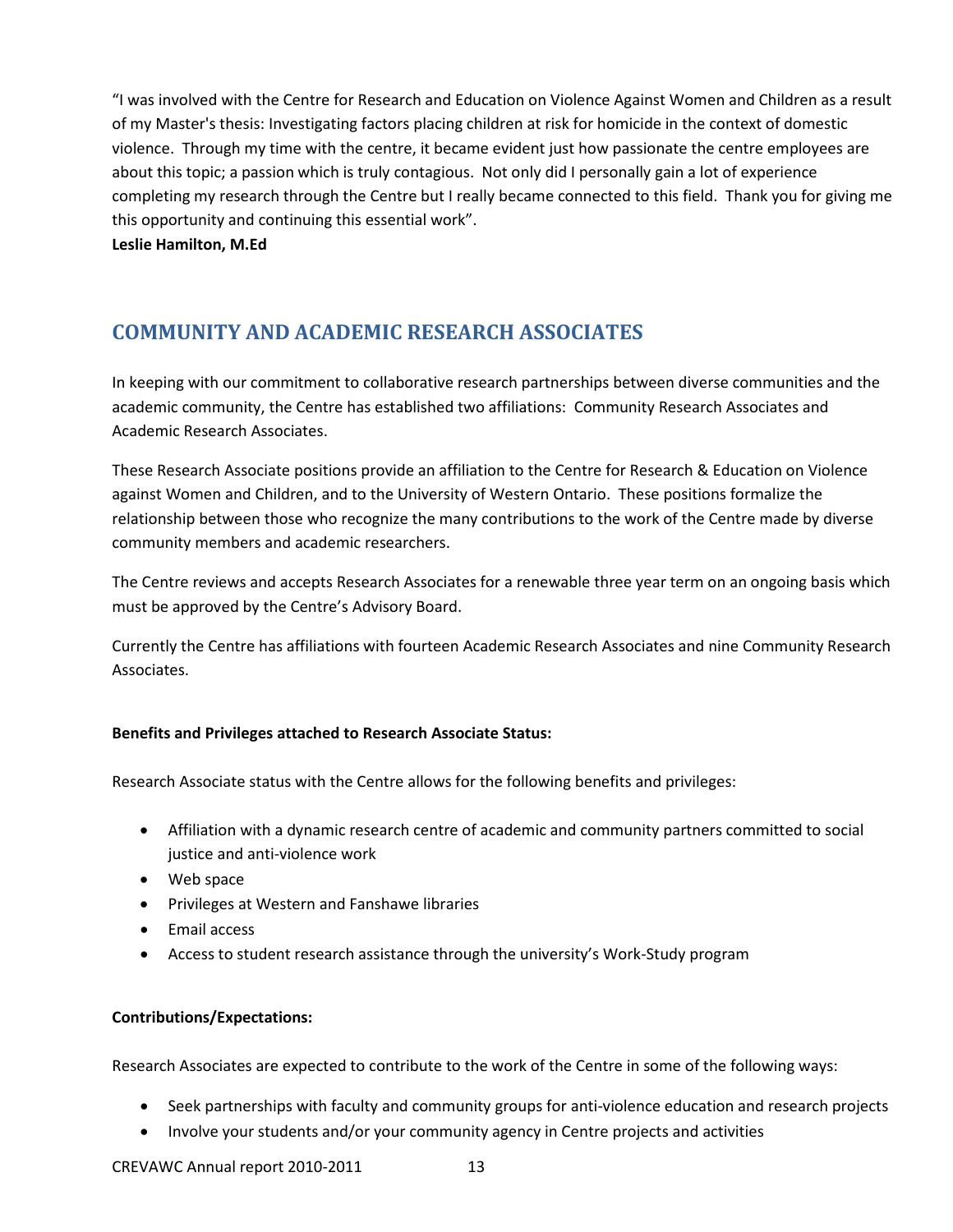- Acknowledge the Centre in any research reports or publications undertaken in collaboration with the Centre
- Participate in CREVAWC community grants program
- Review submissions for the Centre publication series and/or community grants program
- Participate in annual Research Day
- Potential involvement in other Centre activities, committees and projects

| <b>Community Research Associates</b>                   |                                                    |  |
|--------------------------------------------------------|----------------------------------------------------|--|
| <b>Mohammed Baobaid</b>                                | <b>Ms. Mandy Bonisteel</b>                         |  |
| Executive Director, Muslim Resource Centre for Social  | Assaulted Women's and Children's                   |  |
| Support and Integration                                | Counsellor/Advocate Program, George Brown College, |  |
| Adjunct Professor, Faculty of Education, University of | Trainer, Respect-At-Work                           |  |
| <b>Western Ontario</b>                                 |                                                    |  |
|                                                        |                                                    |  |
| <b>Ms. Catherine Burr</b>                              | <b>Ms. Deborah Sinclair</b>                        |  |
| Trainer, university instructor, management coach, and  | Member, Domestic Violence Death Review Committee   |  |
| workplace consultant                                   | Social Worker/Consultant, Toronto                  |  |
|                                                        |                                                    |  |
| <b>Ms. Pamela Cross</b>                                | Mr. Tim Kelly                                      |  |
| Lawyer                                                 | <b>Executive Director, Changing Ways</b>           |  |
| Ms. Jacquie Carr                                       | <b>Ms. Margaret MacPherson</b>                     |  |
| Advocate and Respect-At-Work Trainer                   | <b>NFF Provincial Team</b>                         |  |
|                                                        |                                                    |  |
| Ms. Cathy Hird                                         | <b>Ms. Maureen Reid</b>                            |  |
| Teacher, Holy Cross Catholic Secondary School          | Manager, Children's Aid Society of London &        |  |
|                                                        | Middlesex                                          |  |
| Ms. Anna-Lee Straatman                                 | Mr. Alfredo Marroquin                              |  |
| Victim Services, Community Consultant                  | <b>Community Coordinator</b>                       |  |
|                                                        | Neighbours, Friends and Families                   |  |
|                                                        |                                                    |  |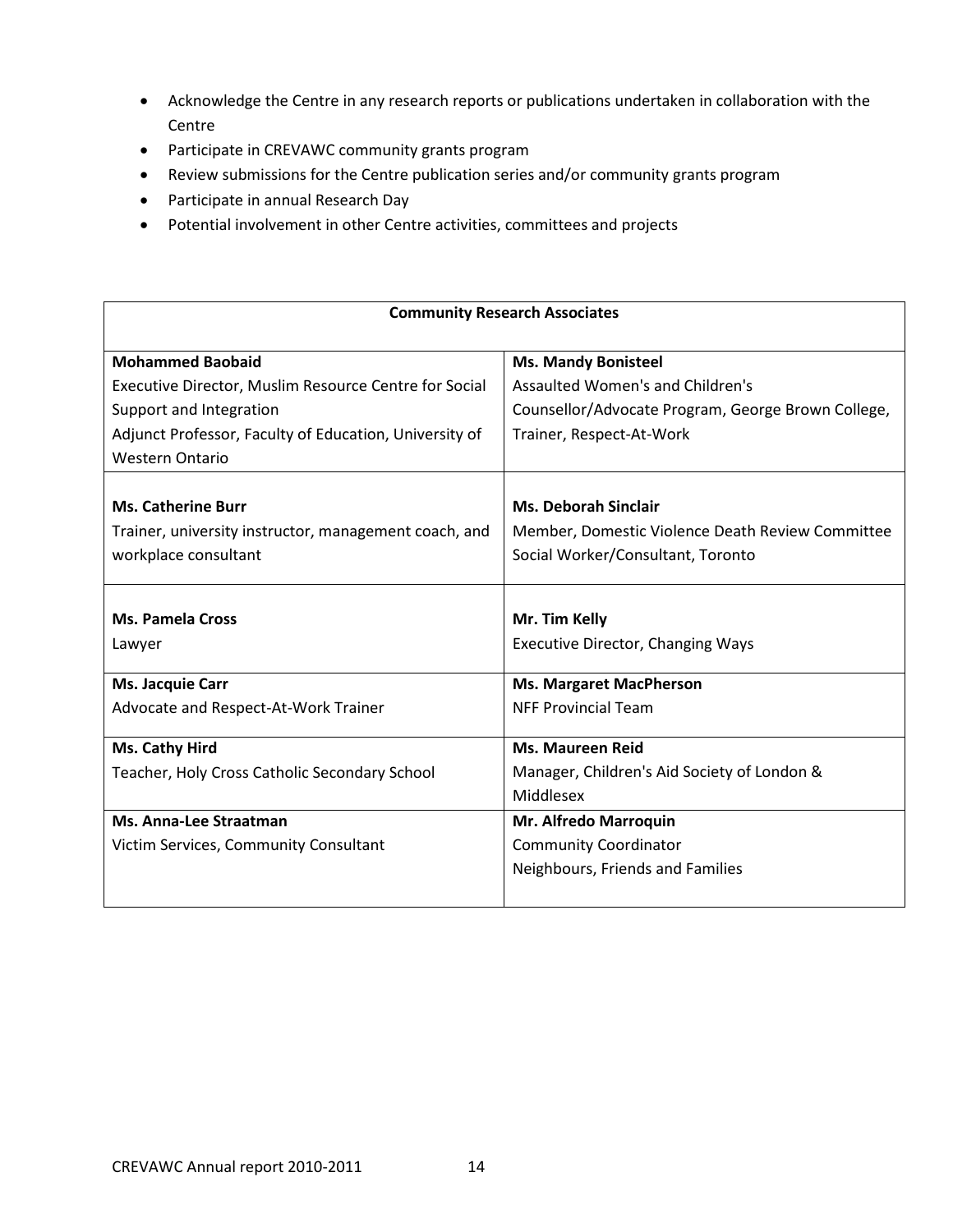| <b>Academic Research Associates</b>                                                                                                                    |                                                                                                                                                 |
|--------------------------------------------------------------------------------------------------------------------------------------------------------|-------------------------------------------------------------------------------------------------------------------------------------------------|
| Dr. Holly Johnson                                                                                                                                      | Dr. Alan Lescheid                                                                                                                               |
| Associate Professor, Criminology Department                                                                                                            | Psychologist and Professor, Faculty of Education, University                                                                                    |
| University of Ottawa                                                                                                                                   | of Western Ontario                                                                                                                              |
| Dr. Myrna Dawson                                                                                                                                       | Dr. Robin Mason                                                                                                                                 |
| Associate Professor, Department of Sociology and                                                                                                       | Research Scientist, Women's College Research Institute and                                                                                      |
| Anthropology                                                                                                                                           | Assistant Professor, Department of Public Health Sciences,                                                                                      |
| University of Guelph                                                                                                                                   | University of Toronto                                                                                                                           |
| Dr. Walter S. DeKeseredy                                                                                                                               | Dr. Susan Rodger                                                                                                                                |
| Professor, Criminology, Justice and Policy Studies                                                                                                     | Associate Professor, Faculty of Education                                                                                                       |
| University of Ontario Institute of Technology                                                                                                          | University of Western Ontario                                                                                                                   |
| <b>Dr. Molly Dragiewicz</b>                                                                                                                            | Dr. Dora Tam                                                                                                                                    |
| Assistant Professor, Criminology, Justice and Policy                                                                                                   | Assistant Professor, School of Social Work                                                                                                      |
| Studies, University of Ontario Institute of Technology                                                                                                 | King's University College, University of Western Ontario                                                                                        |
| Dr. Roma Harris<br>Professor, Faculty of Information and Media Studies<br>University of Western Ontario                                                | Dr. Leslie Tutty<br>Professor, Faculty of Social Work,<br>University of Calgary<br>Academic Research Coordinator, RESOLVE Alberta               |
| <b>Dr. Gail Hutchinson</b><br>Director, Student Development Centre<br>University of Western Ontario                                                    | Dr. Paul Tremblay<br>Scientist, Centre for Addiction and Mental Health                                                                          |
| Dr. Yasmin Jiwani                                                                                                                                      | Dr. Sandy Welsh                                                                                                                                 |
| Associate Professor, Department of Communication                                                                                                       | Professor and Associate Chair of Graduate Studies                                                                                               |
| Studies, Concordia University                                                                                                                          | Department of Sociology, University of Toronto                                                                                                  |
| Dr. Gloria Alvernaz Mulcahy                                                                                                                            | <b>Dr. Claire Crooks</b>                                                                                                                        |
| Professor Emerita, King's University College, University                                                                                               | Associate Director, CAMH Centre for Prevention Science                                                                                          |
| of Western Ontario                                                                                                                                     | Adjunct Professor, Faculty of Education, Faculty of Health                                                                                      |
| Adjunct Professor, Faculty of Education, University of                                                                                                 | Sciences and Psychology Department, University of Western                                                                                       |
| Western Ontario                                                                                                                                        | Ontario                                                                                                                                         |
| Dr. David Wolfe                                                                                                                                        | <b>Dr. Charlene Senn</b>                                                                                                                        |
| RBC Chair in Children's Mental Health, Centre for                                                                                                      | Professor, Faculty of Arts and Social Science Senior Research                                                                                   |
| <b>Addiction and Mental Health</b>                                                                                                                     | Leadership Chair                                                                                                                                |
| Adjunct Professor, Faculty of Education, University of                                                                                                 | Department of Psychology and Women's Studies Program                                                                                            |
| <b>Western Ontario</b>                                                                                                                                 | University of Windsor                                                                                                                           |
| Dr. Beverly Leipert<br>Associate Professor, Arthur Labatt Family School of<br>Nursing, Faculty of Health Sciences<br>The University of Western Ontario | Dr. Virginia McKendry<br>Program Head, Bachelor of Arts in Professional Education,<br>School of Communication & Culture, Royal Roads University |
| Dr. Lori Haskell                                                                                                                                       | <b>Dr. Christine Wekerle</b>                                                                                                                    |
| Assistant Professor, Department of Psychiatry                                                                                                          | Associate Professor, Department of Pediatrics, Faculty of                                                                                       |
| University of Toronto                                                                                                                                  | Health Sciences, McMaster University                                                                                                            |
| Dr. Laura Béres<br>Assistant Professor, School of Social Work<br>King's University College, University of Western Ontario                              |                                                                                                                                                 |

 $\mathbf{r}$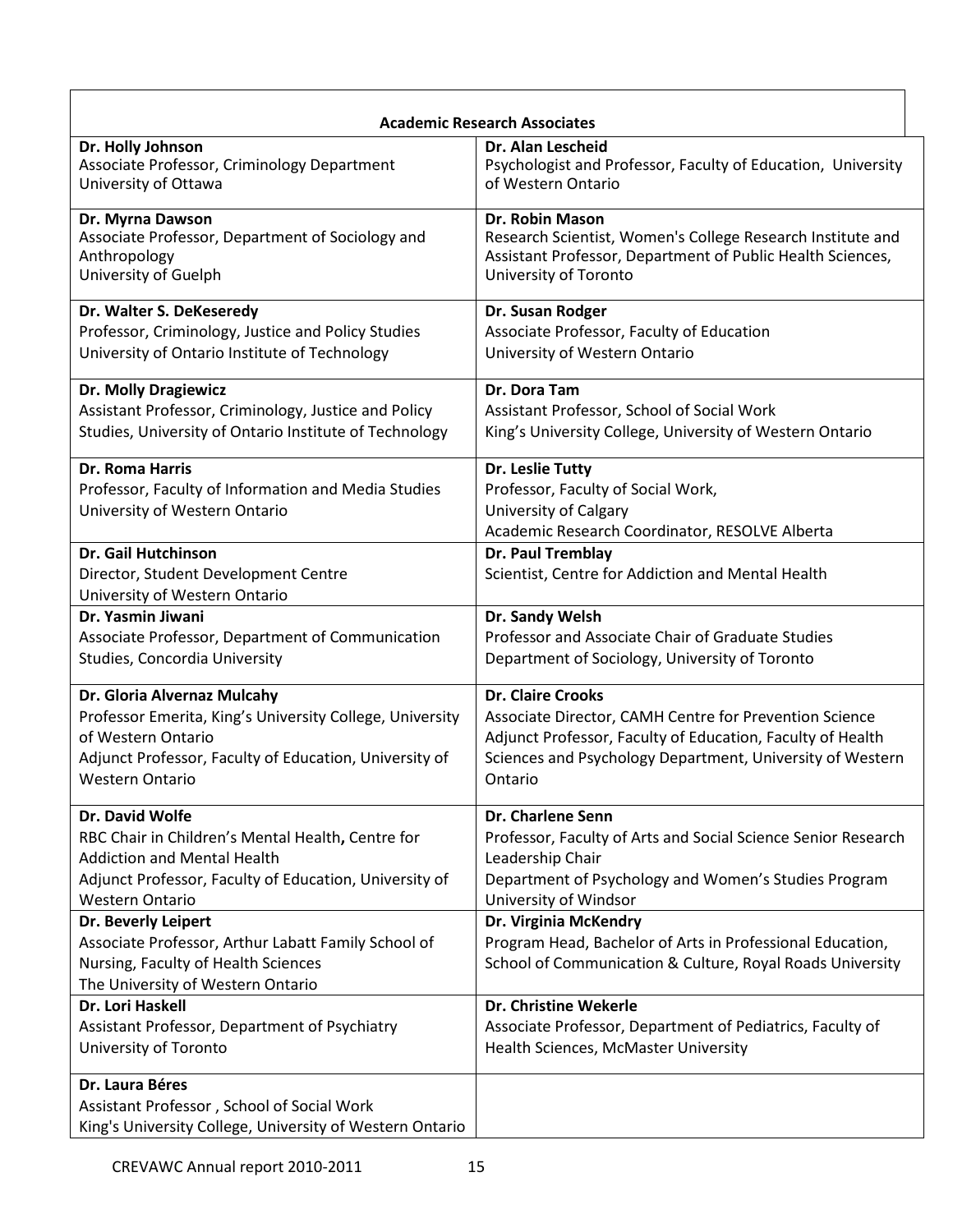## <span id="page-15-0"></span>**PARTNERSHIPS**

The Centre's role is to facilitate partnerships with researchers, community groups as well as provincial and national coalitions and alliances to pursue questions that enhance the understanding of violence against women and children.

The Centre is a collaborative venture between The University of Western Ontario, Fanshawe College and the London Coordinating Committee to End Women Abuse.

#### **LOCAL**

- Department of Women's Studies, University of Western Ontario
- Faculty of Health Sciences, University of Western Ontario
- Ivey Business School, University of Western Ontario
- London Homeless Coalition
- London Coordinating Committee to End Woman Abuse
	- LCCEWA members:
		- o Across Languages
		- o AIDS Committee of London
		- o At^lohsa
		- o Brescia College
		- o Carrefour des femmes du Sud-Ouest de l'Ontario
		- o Changing Ways
		- o Children's Aid Society
		- o City of London
		- o Corrections Services Canada
		- o Family Service Thames Valley
		- o Family Networks
		- o United Way
		- o John Howard Society
		- o Centre for Children & Families in the Justice System
		- o London Child Abuse Council
		- o London Military Family Resource Centre
		- o London Police Services
		- o Daya Counselling Centre
		- o Madame Vanier Children's Services
		- o Merrymount Children's Centre
		- o Middlesex-London Health Unit
		- o Ministry of Children and Youth Services
		- o Ministry of Community Safety and Correctional Services
		- o Ministry of the Attorney General
		- o Ontario Victim Services Secretariat
		- o Family Consultants/Victim Services Unit, London Police Service
		- o Regional Sexual Assault and Domestic Violence Treatment Centre, St. Joseph's Health Care London
		- o Regional Mental Health Care, St. Joseph's Health Care London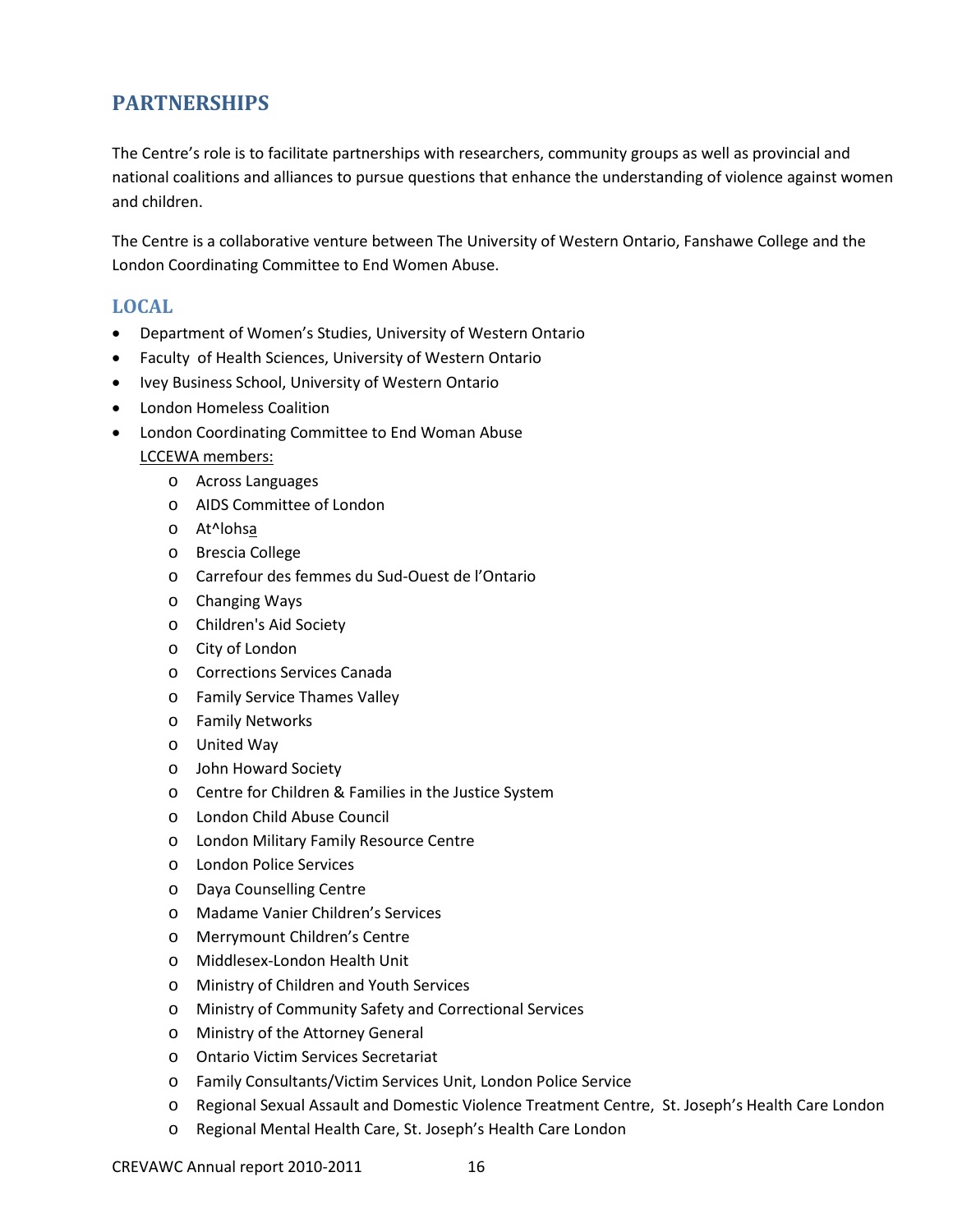- o Sexual Assault Centre London
- o Judge Eleanor Schnall
- o Thames Valley District School Board
- o United Way
- o Victim Witness Assistance Program
- o WAYS (Western Area Youth Services)
- o Women's Community House
- o Women's Rural Resource Centre
- o W.O.T.C. H.
- London District Catholic School Board
- London Mayor's Task Force on Violence against Women
- Londoners for Afghanistan's Women
- Middlesex County Coordinating Committee to End Woman Abuse MCCCEWA members:
	- o Southwest Regional Healing Lodge
	- o Victim Witness Assistance Program
	- o Family Service Thames Valley
	- o Victim Services
	- o Onyota'a:ka Family Healing Lodge
	- o Ontario Provincial Police
	- o Sexual Assault Centre London
	- o Women's Rural Resource Centre
	- o Middlesex London Health Unit
	- o Strathroy-Caradoc Police Service
	- o At^lohsa Native Family Healing Services Inc
	- o Probation and Parole London
	- o Children's Aid Society of London and Middlesex
	- o Changing Ways
	- o Vanier Children's Services
- Muslim Resource Centre for Social Support and Integration
- Schulich School of Medicine & Dentistry, University of Western Ontario
- Sisters of St. Joseph
- Southwest Ontario Aboriginal Health Access Centre
- Thames Valley District School Board

#### **PROVINCIAL**

- Action Ontarienne contre la violence faite aux femmes
- Assaulted Women and Children's Counsellor Advocate Program, *George Brown College*
- Assaulted Women's Helpline
- Centre for Prevention Science
- Coalition on Media Violence *(hosted by the Ontario Public School Boards Association)* Coalition on Media Violence members:
	- o Association of Local Public Health Agencies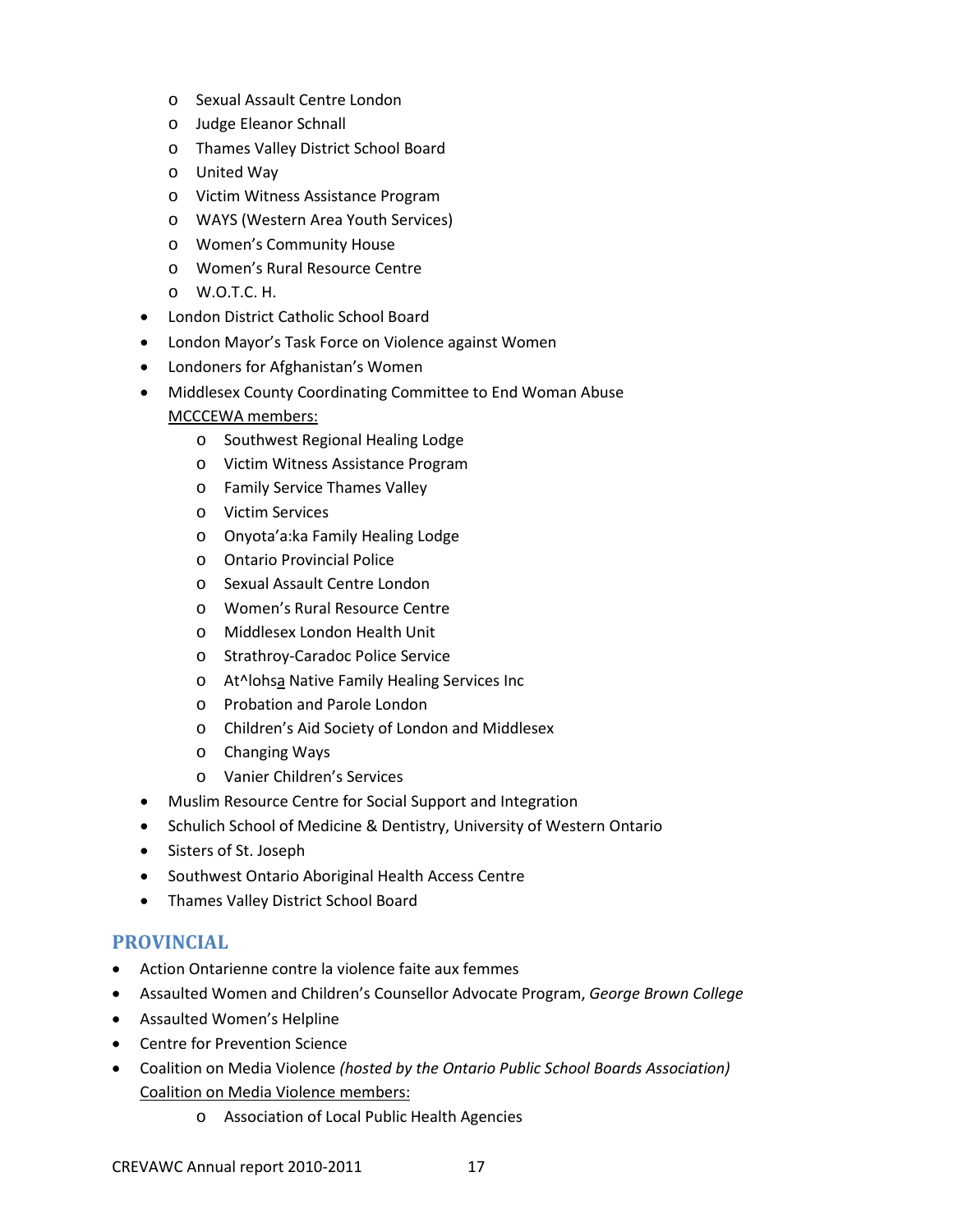- o Canadian Centre for Abuse Awareness
- o Elementary Teachers' Federation of Ontario
- o Ontario Catholic School Trustees' Association
- o Ontario English Catholic Teachers' Association
- o Ontario Federation of Home & School Associations
- o Ontario Principals' Council
- o Ontario Provincial Police
- o Ontario Public School Boards' Association
- o Ontario Secondary School Teachers' Federation
- o Ontario Student Trustees' Association
- o Ontario Teachers' Federation
- Cornwall Public Inquiry on Historical Sexual Abuse
- Domestic Violence Death Review Committee, Ontario
- Hotel Dieu Grace Hospital
- International Accident Prevention Association
- Ontario Federation of Indian Friendship Centres
- Ontario Council of Agencies Serving Immigrants
- Southwest Region Coordinating Committee

#### **NATIONAL**

- Canadian Auto Workers
- National Judicial Institute
- The Alliance of Canadian Research Centres on Violence

Mission Statement: The Alliance of Canadian Research Centres on Violence exists to build community and academic partnerships to carry out research and public education to eliminate violence against women and children, and family violence.

Members:

- o The Centre for Research & Education on Violence against Women and Children Ontario
- o The FREDA Centre for Research on Violence against Women and Children British Columbia
- o RESOLVE: Research and Education for Solutions to Violence and Abuse Alberta
- o RESOLVE: Research and Education for Solutions to Violence and Abuse Manitoba
- o RESOLVE: Research and Education for Solutions to Violence and Abuse Saskatchewan
- o Muriel McQueen Fergusson Centre for Family Violence Research New Brunswick
- o Le centre de recherché interdisciplinaire sur la violence familiale et la violence faite aux femmes (CRI-VIFF) – Quebec

#### **INTERNATIONAL**

- Cut It Out Campaign dedicated to mobilizing salon professionals and others to fight the epidemic of domestic abuse in communities across the United States
- Family Violence Prevention Fund
- National Council of Juvenile & Family Court Judges
- Nurses' Network on Violence against Women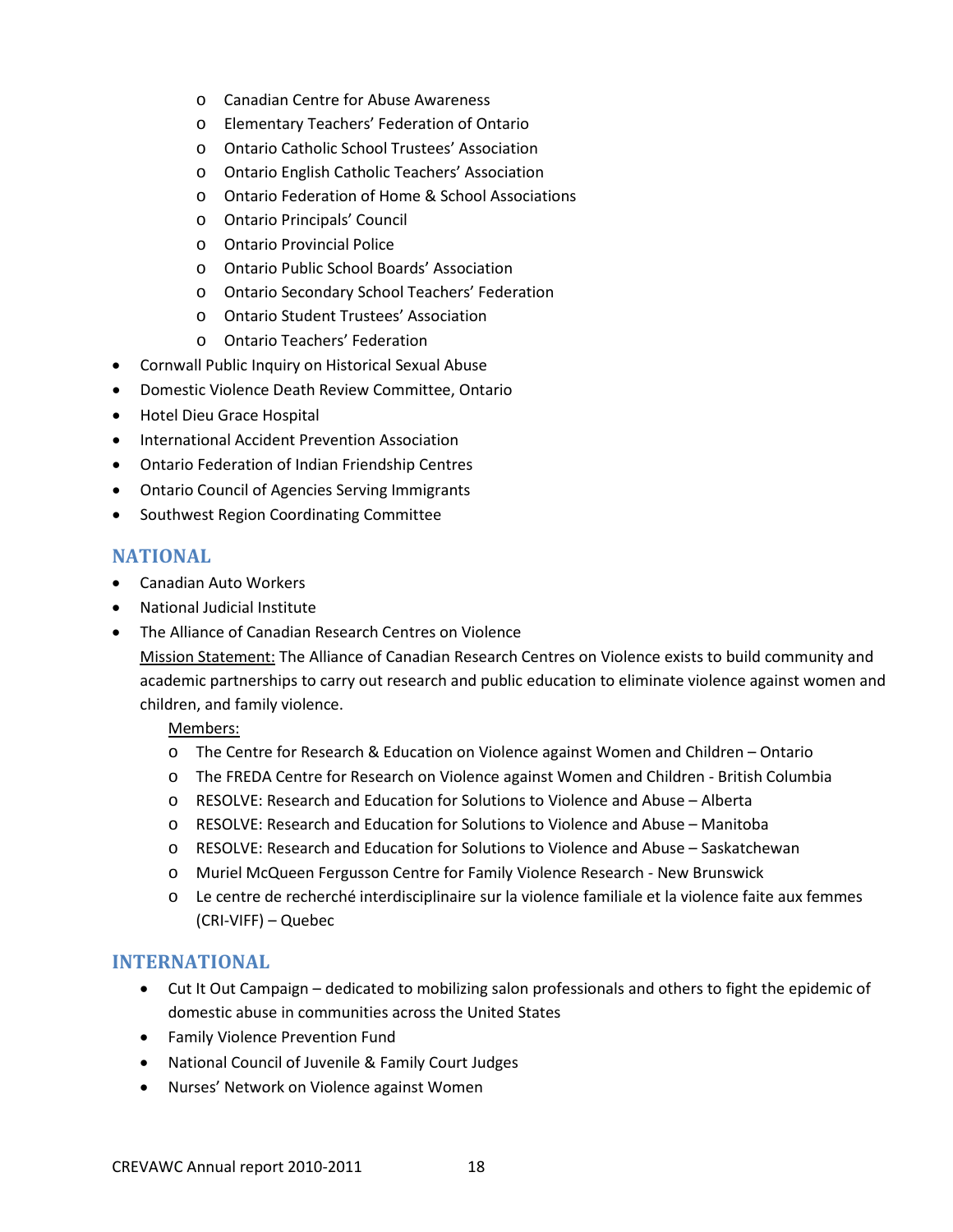## <span id="page-18-0"></span>**MANAGEMENT COMMITTEE**

The Centre is governed by a Management Committee that reports to the Dean of Education. The Management Committee is responsible for overseeing the direction and management of CREVAWC as well as supporting the goals of CREVAWC and facilitating its initiatives as a faculty-based centre within the university.

#### **Responsibilities of the Management Committee:**

- Develop and approve a 3-year project plan and budget.
- Monitor the implementation of the plan.
- Develop and approve the annual budget.
- Approve the annual report and recommend it to the Dean for approval.
- Develop a communications strategy.
- Identify fund raising priorities.
- Develop strategies to increase the integration of the Centre into the Faculty of Education through shared initiatives and resources.
- Consult with the Advisory Committee on emerging and ongoing initiatives.

The Management Committee will meet at least three times per year (fall, winter and spring) and more often if necessary.

#### **Members of the Management Committee (2010-2011)**

Associate Dean, Faculty of Education **Example 20** of Business

**Ms. Krishna Patel (until Nov 2010) Ms. Anna-Lee Straatman (as of Nov 2010)**  Director of Administration, Faculty of Education Manager, CREVAWC

**Dr. Peter Jaffe Ms. Lisa Heslop**

**Ms. Barbara MacQuarrie London Police Services London Police Services** 

**Dr. Katina Pollock** Assistant Professor, Faculty of Education **Maria Callagahan (until Nov 2010)**

**Dr. Jacqueline Specht Darlene Porter (as of Nov 2010)**  Director, Centre for Inclusive Education **Contract Contract Contract Contract Contract** Office of the Dean Faculty of Education **Faculty of Education** Faculty of Education

**Dr. Bob Macmillan Dr. Bob Macmillan Dr. Bob Macmillan** Chair of Management Committee Associate Professor, Richard Ivey School

Academic Director, CREVAWC Supervisor, Family Consultants/ Victim Services Unit Community Director, CREVAWC London Coordinating Committee To End Woman Abuse

Manager, CREVAWC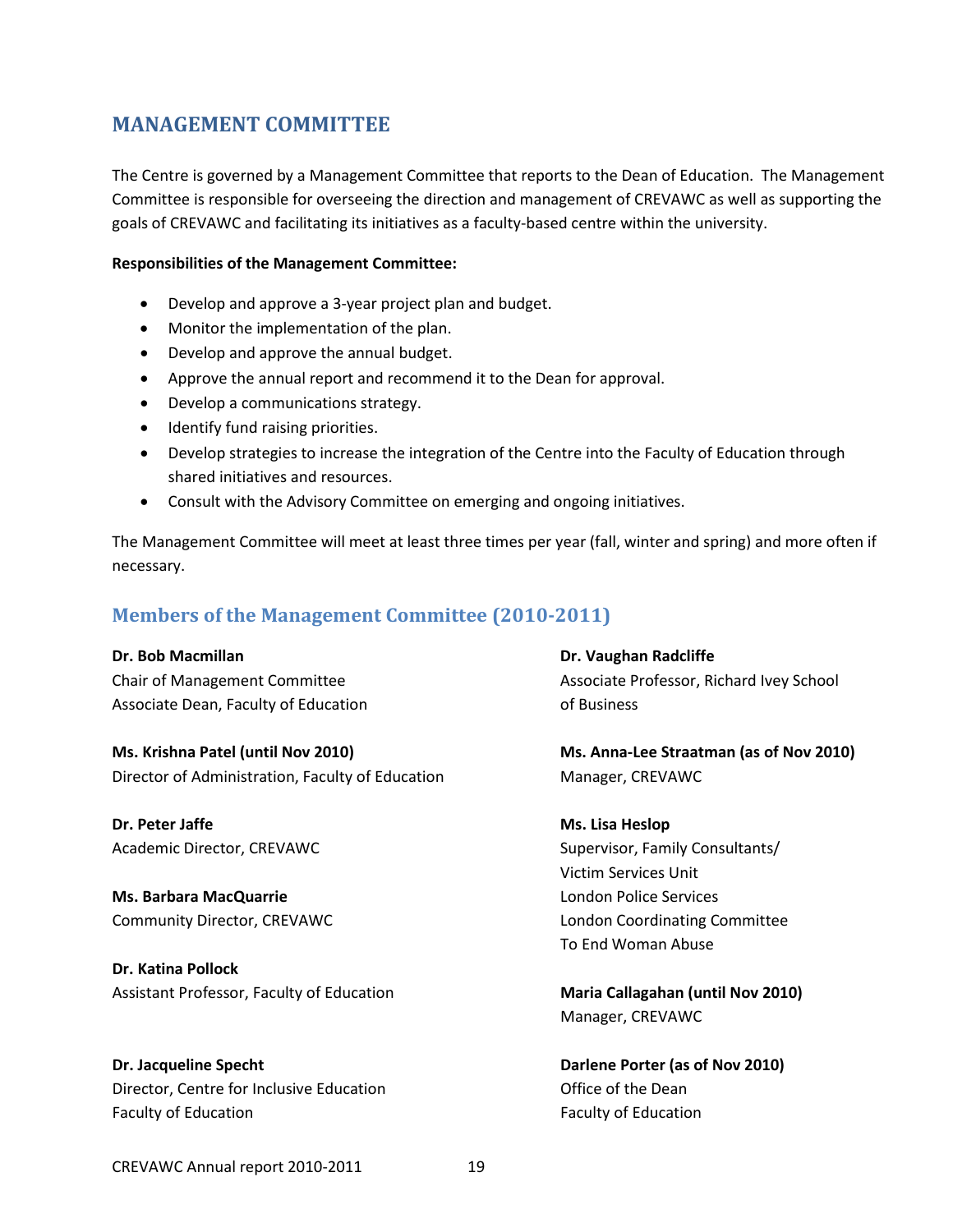## <span id="page-19-0"></span>**ADVISORY BOARD**

The Centre for Research & Education on Violence against Women and Children was founded as a collaborative venture among the University of Western Ontario, Fanshawe College and the London Coordinating Committee to End Women Abuse. When the Centre was first established in 1992, it had a Board that represented the founding partners and board members were involved in developing the centre including active involvement in budget and personnel decisions. Since 2001 when the Centre joined the Faculty of Education at the University of Western Ontario, the Board's role has become more of an advisory function with the management left to UWO and the centre administrative team**.**

#### **The Advisory Board is responsible for:**

- Providing advice on how the Centre promotes and develops community-centred action research guided by feminist principles, recognizing the relationship between violence against women and children and the context of systemic inequality and injustice in which it thrives
- Meeting a minimum of three times per year
- Providing advice about research activities to ensure they are relevant to community concerns and the diverse nature of all the communities affected by violence against women and children
- Providing advice to ensure the activities of the Centre are committed to collaboration in local, national and international research initiatives by maintaining links with the founding partners, community based organizations in London and the Alliance of Research Centres
- Providing advice regarding appropriate recognition of contributions made by researchers, students and community partners
- Receiving reports from the Academic Director, the Community Director, the Centre Manager, and the Dean of Education
- Informing the general public about the research contributions of the Centre
- Advising the relevant faculty appointment committee on the appointment of the Academic Director and the Community Director to the Dean of Education.
- Advising the relevant faculty appointment committee on the appointment of the Scotiabank Chair
- Recommending the appointment of new Research Associates (academic and community) to the Centre Directors.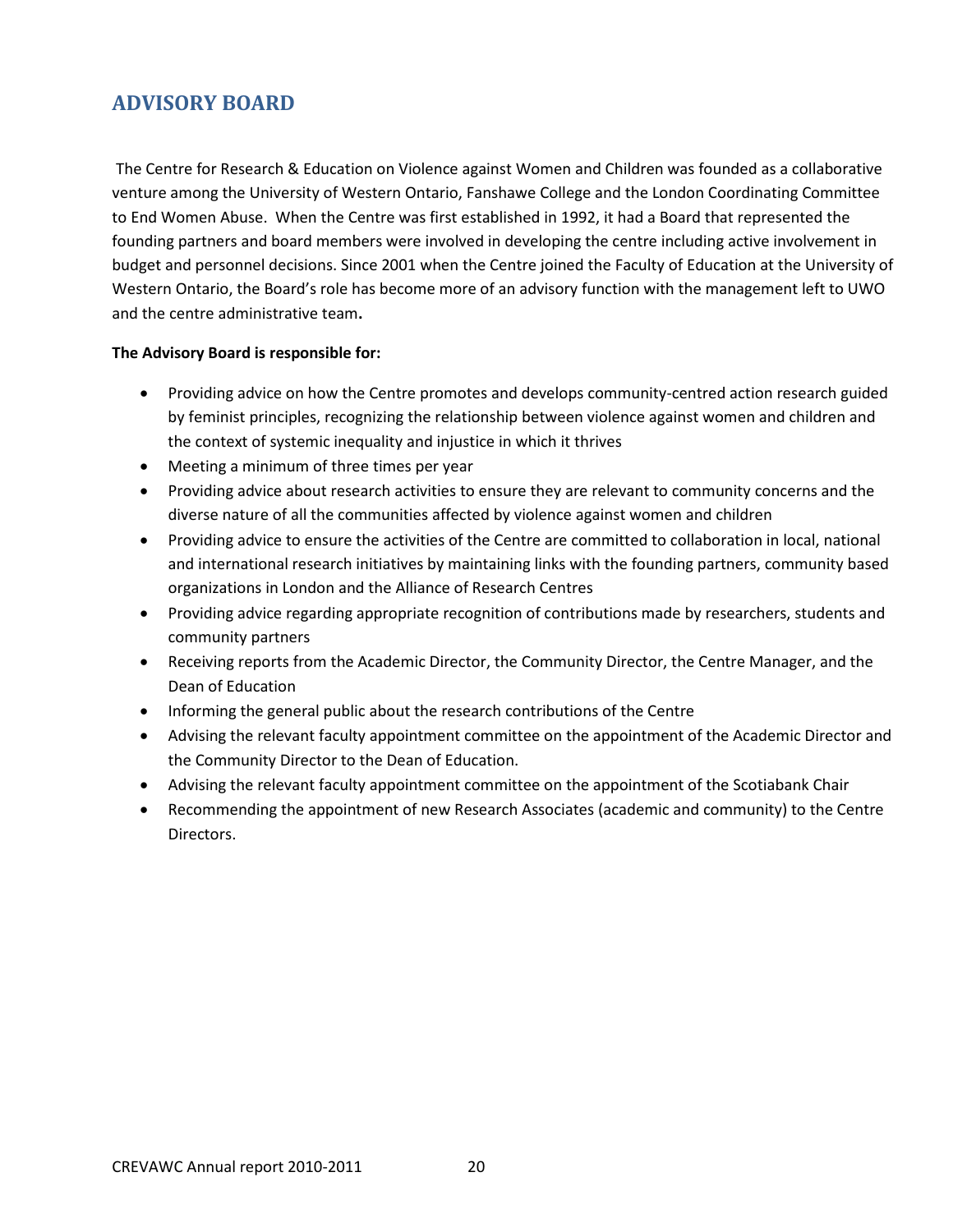## **Advisory Board Members**

| Dr. Susan Rodger                            | <b>Ms. Beverly Coulston</b>                          |
|---------------------------------------------|------------------------------------------------------|
| Chair, CREVAWC Advisory Board               | Professor, Fanshawe College                          |
| Associate Professor, University of Western  |                                                      |
| Ontario                                     |                                                      |
|                                             |                                                      |
| Mr. Joseph Dunlop-Addley                    | <b>Ms. Michelle Doege</b>                            |
| Past Chair, CREVAWC Advisory Board          | Professor, Fanshawe College                          |
| Professor, Fanshawe College                 |                                                      |
| Dr. Gail Hutchinson                         | <b>Louise Pitre</b>                                  |
| Vice-Chair, CREVAWC Advisory Board          | Executive Director, Sexual Assault Centre London     |
| Director, Student Development Centre        | Chair, London Coordinating Committee to End          |
| University of Western Ontario               | <b>Woman Abuse</b>                                   |
| Mr. Dermot Hurley                           | Dr. Tracy Isaacs                                     |
| Graduate Program Coordinator                | Chair, Department of Women's Studies and Feminist    |
| Assistant Professor, School of Social Work  | Research                                             |
| King's University College                   | University of Western Ontario                        |
| Dr. Nancy Bjerring                          | Mr. Curtis Jones                                     |
| Professor Emeritus, Fanshawe College        | Professor, Fanshawe College                          |
| Dr. Barbara Lent                            | Ms. Lisa Heslop                                      |
| Schulich School of Medicine & Dentistry     | Supervisor, Family Consultants/Victim Services Unit  |
| Professor, Department of Family Medicine    | <b>London Police Service</b>                         |
| University of Western Ontario               | London Coordinating Committee to End Woman           |
|                                             | Abuse                                                |
| <b>Mr. Robert Owens</b>                     | <b>Louise Pitre</b>                                  |
| Coordinator, Social Services Worker Program | Executive Director, Sexual Assault Centre London     |
| and the Sonier Centre                       | Chair, London Coordinating Committee to End          |
| <b>Fanshawe College</b>                     | Woman Abuse                                          |
| <b>Ms. Pat Bethune-Davies</b>               | Dr. Gloria Alvernaz Mulcahy                          |
| Professor, Fanshawe College                 | Adjunct Professor, Faculty of Education              |
|                                             | Board Chair, At^lohsa Native Family Healing Services |
|                                             |                                                      |
| Dr. Carol Beynon                            | <b>Justice Eleanor Schnall</b>                       |
| Acting Dean, Faculty of Education           | Judge, Ontario Court of Justice                      |
| Associate Professor, Music Education        | London Coordinating Committee to End Woman           |
| University of Western Ontario               | Abuse                                                |
| <b>Ms. Liora Barak</b>                      | Dr. Julia O'Sullivan                                 |
| Professor, Fanshawe College                 | Past Dean, Faculty of Education                      |
|                                             | University of Western Ontario                        |
|                                             |                                                      |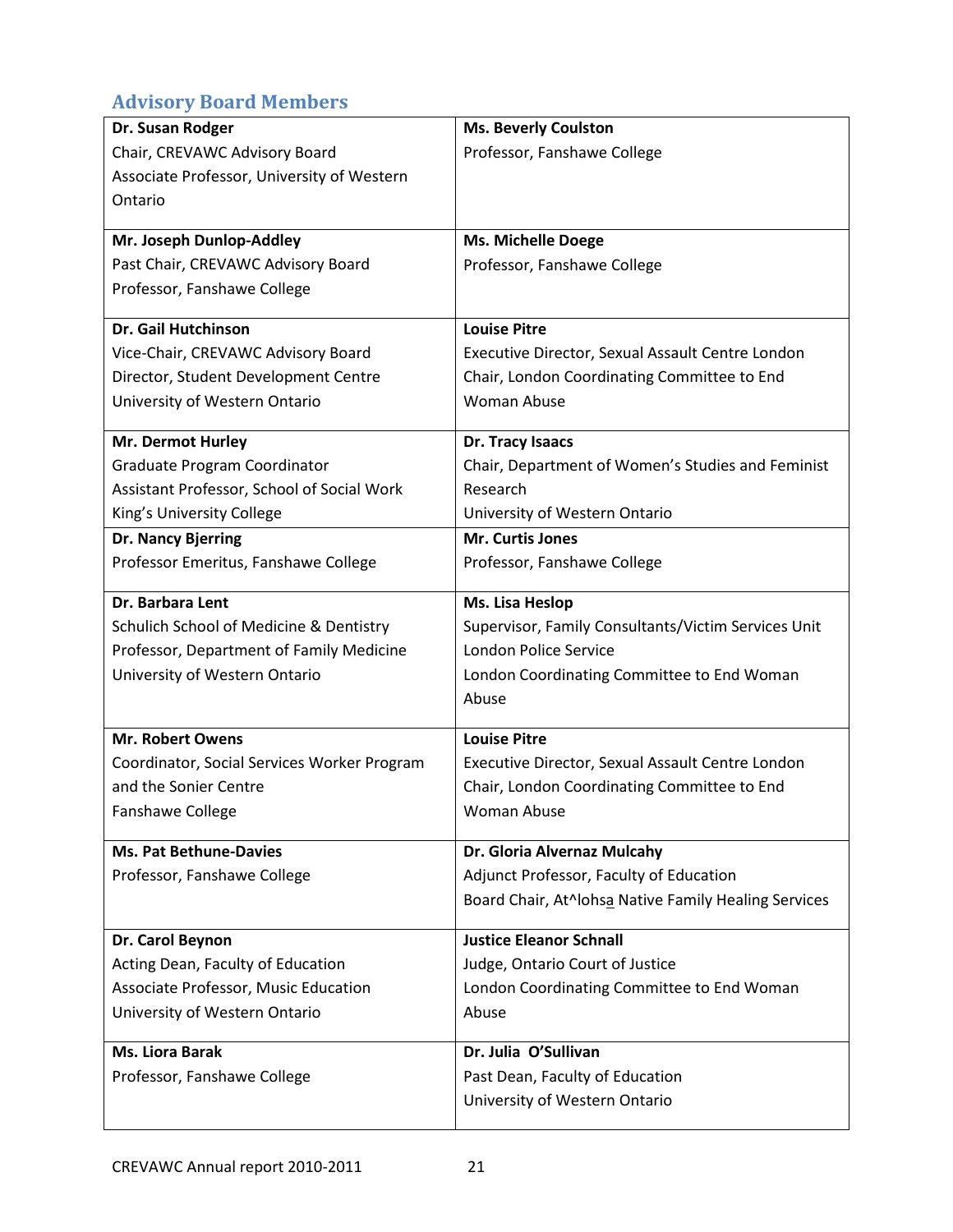## <span id="page-21-0"></span>**PUBLIC & PROFESSIONAL EDUCATION**

## **Neighbours Friends and Families**

Neighbours, Friends and Families is a public education campaign to raise awareness of the signs of woman abuse so that those close to an at-risk woman or an abusive man can help. Funding for this campaign has been provided through the Ontario Women's Directorate. To date, there are more than 175 communities utilizing NFF campaigns to educate people about the warning signs of domestic violence, how to talk to an abusive man, and how to assist an abused woman with safety planning. More information about the NFF campaign is available at [www.neighboursfriendsandfamilies.ca](http://www.neighboursfriendsandfamilies.ca/)

This year Community Coordinators delivered 118 NFF one hour presentations across the province reaching 3,100 individuals. Trainers from CREVAWC delivered 70 training sessions reaching 2,168 individuals, with a total of 5,268 individuals impacted.

Evaluations of the one hour presentations found that:

- 89.2% of people felt prepared to identify the warning signs and risk factors of woman abuse
- 87.6% of people felt ready to provide referrals
- 88% of people felt empowered to provide other supports

And of the training workshops delivered by CREVAC trainers, ranging from one to two days, following the training, individuals reported:

- 88.8% of people felt they were prepared to educate about identifying warning signs
- 91.2% of people felt better able to educate about providing referrals
- 88.8% of people felt empowered to educate about providing other supports

When asked about the perceived success in meeting training objectives, the following results were noted by those individuals who either agreed or strongly agreed that the presentation helped:

- 89% of people felt the training helped them recognize signs of woman abuse
- 84% of people felt the training helped them to know what to do
- 81% of people felt that the presentation helped them to understand the complexity of woman abuse

#### **Media**

The Neighbours Friends and Families campaign receives a great deal of media attention. Listed here are media articles regarding the NFF campaign from January to April 2011.

- February 18, 2011. London Free Press "Holder breaks family's silence" London, ON
- February 11, 2011. Parkhill Gazette "Fight against workplace and community violence grows" Parkhill, ON
- February 16, 2011. Fort Frances Times Online "Campaign tackling violence against aboriginal women" Fort Frances, ON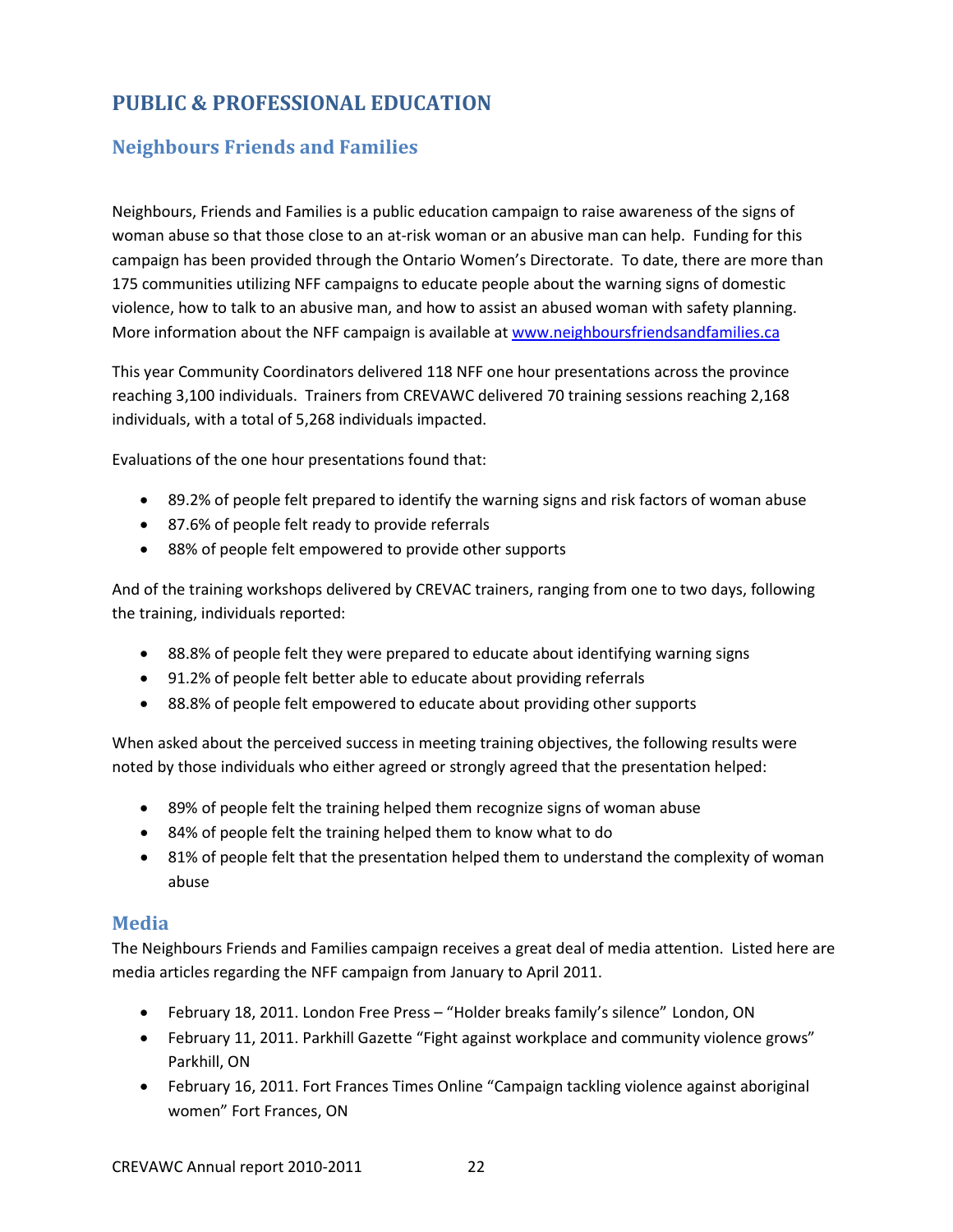- February 16, 2011. Western News "Western recognized for preventing domestic violence in the workplace" London, ON
- February 19, 2011. The Chatham Daily News "Chatham-Kent Domestic Violence Community Coordinating Committee" Chatham, ON
- February 18, 2011. The Age Dispatch "Domestic violence is everyone's concern 'Mind your own business' no longer applies" Strathroy-Caradoc, ON
- February 18, 2011. Glencoe Transcript / Free Press "Neighbours, Friends and Families Workplace Champions honoured" Glencoe, ON
- February 18, 2011 Speech by Andrew King, Safety Officer and Facilitator of the Neighbours Friends and Families program for the Middlesex Hospital Alliance) "The Implementation of the Neighbours, Friends and Families Program at the Middlesex Hospital Alliance" Strathroy, ON
- February 19 2011. The St. Catharines Standard. "Businesses recognized for battling violence against women" Peter Downs, St. Catharines, ON
- February 23, 2011. The Beacon Herald "Hang your dirty laundry at workshops" Stratford, ON
- February 23, 2011. Wawa News "Workplaces Recognized for Leadership in Preventing Domestic Violence in the Workplace." Wawa, ON
- March 2011. Holder's Happenings [\(www.edholder.ca\)](http://www.edholder.ca/) London, ON
- March 8, 2011. Newsletter / Awards Ceremony brochure. Provincial Interministerial Council "2010-11 PIC Eclipse Awards" Ontario government publication
- March 14, 2011. Western News "Keeping a safe, respectful campus now law" London, ON
- March 16, 2011. Elmira Independent "Conference shines light on rural family violence" Elmira, **ON**
- March 18, 2011. Cochrane Times Post "Family violence campaign launch" Cochrane, ON
- April 13, 2011. Orleans Star "National Victims of Crime Awareness Week April 11-15" Ottawa, ON
- April 21, 2011. The Amherst Citizen "Behind the Badge: The dark side of the Internet", Amherst, ON

## **Make it our Business**

Bill 168 amends the Occupational Health and Safety Act to address issues of workplace harassment and violence. Make it our Business utilizes principals from the Neighbours Friends and Families at Work program to teach employers, managers, supervisors, human resource professionals and other workplace people to recognize, respond and refer in situations of workplace domestic violence. Three training options are available:

Level 1 - Provide information

Level 2 - Increase understanding

Level 3 – Lasting Organizational Change

More information regarding training options are available at[: www.makeitourbusiness.com](http://www.makeitourbusiness.com/)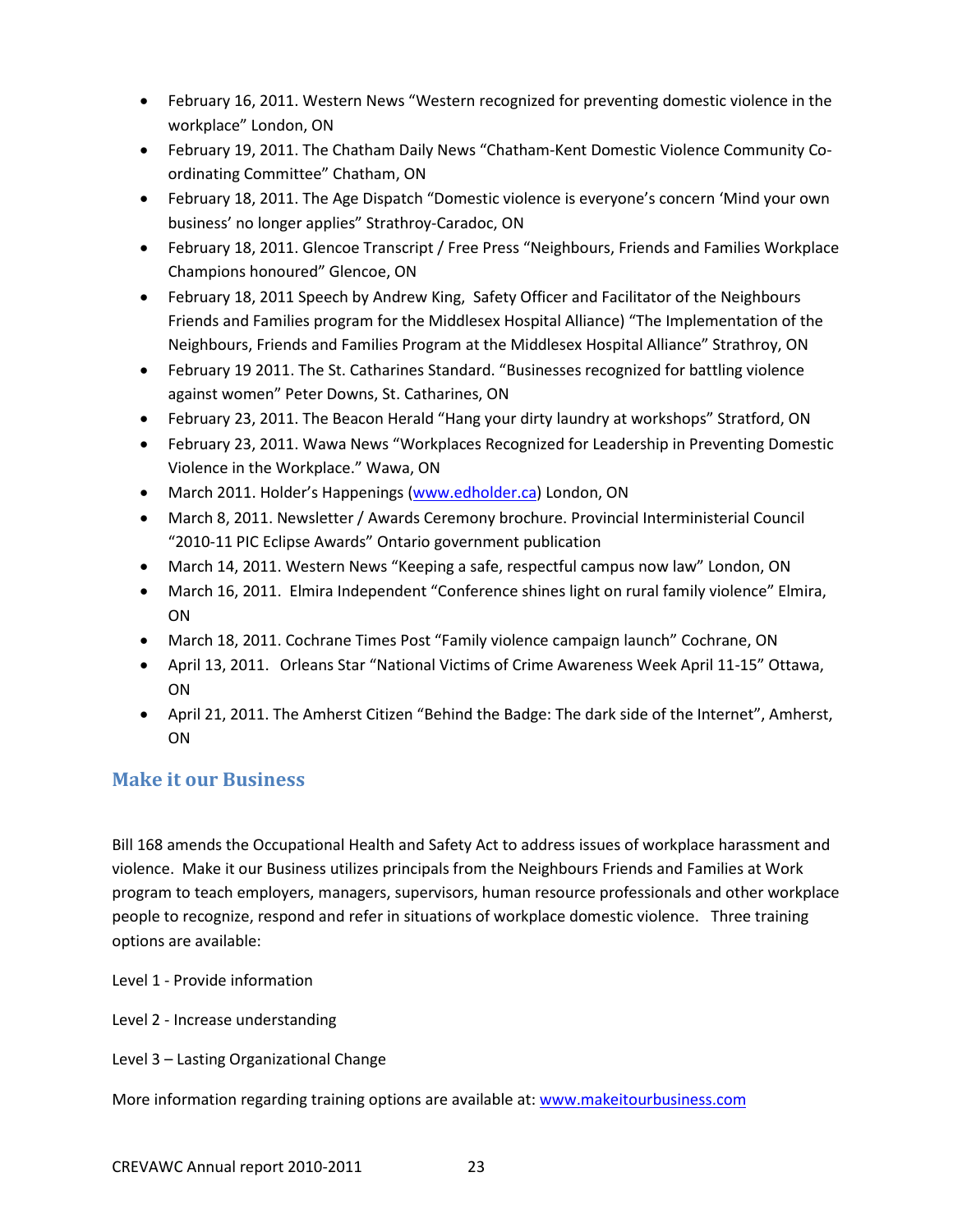## **Invited Addresses and Workshops**

The Centre conducted over 30 public and professional workshops on the issue of violence against women and children for an estimated 6,000 professionals and community groups across Canada, United States and other countries in 2010-2011.

- Enhancing judicial skills in domestic violence cases. California Judges Association, San Francisco, CA. Jan 23, 2010, P Jaffe.
- Context Matters: Trajectories of Violence in the Lives of Girls. Keynote Speaker at Provincial Conference entitled Girl Talk: Responding to Violence against Women and Girls, February 17-18, 2010, Antigonish, Nova Scotia, H Berman.
- Health Impacts of Violence against Girls and Young Women at Provincial Conference entitled Girl Talk: Responding to Violence against Women and Girls, February 17-18, 2010, Antigonish, Nova Scotia, H Berman.
- Enhancing judicial skills in domestic violence cases. Florida Judges Association, Fort Lauderdale, FL, February 20, 2010, P Jaffe.
- Understanding the impact of domestic violence on children in the justice system, Department of Justice, Regina SK, March 31, 2010, P Jaffe.
- Understanding power imbalances in family court litigation, Ontario Family Lawyers Association, April 10, 2010, P Jaffe.
- Parental Alienation Workshops for Annual Meeting of the Association of Family & Conciliation Courts, Denver, June 2010, P. Jaffe
- Continuing Judicial Education program for the National Council of Juvenile & Family Court Judges, Chicago June, 2010, P. Jaffe
- Poster presentation, Domestic Violence is a Workplace Issue, 7th International Conference on Workplace Bullying and Harassment in Cardiff, Wales, June 2 – 4, 2010, B MacQuarrie.
- The Influence of Policy on Relational Health Promotion Practice: Healthcare with Homeless Persons. 20th IUHPE World Conference on Health Promotion, July 11-15, 2010. Geneva, Switzerland. A Oudshoorn, C Ward-Griffin, H Berman, C Forchuk, & B Poland
- Responding to domestic violence provisions of Bill 168, Workshop for Managers at Mount Sinai Hospital, July 21, 2010, B MacQuarrie.
- NFF and responding to domestic violence: provisions of Bill 168 for Western Human Resources staff, August 9 & 19, 2010, B MacQuarrie.
- Sexual assault and dating violence prevention presentations for Residence Services and Health Services at UWO, September 2 and September 7, 2010 P. Jaffe
- Presentation to Faculty of Ed MEd students re work of CREVAWC, September 8, 2010, B MacQuarrie
- Presentation to Faculty of Ed. PhD students re work of CREVAWC, September 9, 2010, B MacQuarrie.
- Woman Abuse Prevention Strategies: The NFF Disability Strategy, at CAMH Women's Mental Health Conference: Building Networks and Research Capacity, October 1, 2010, B MacQuarrie.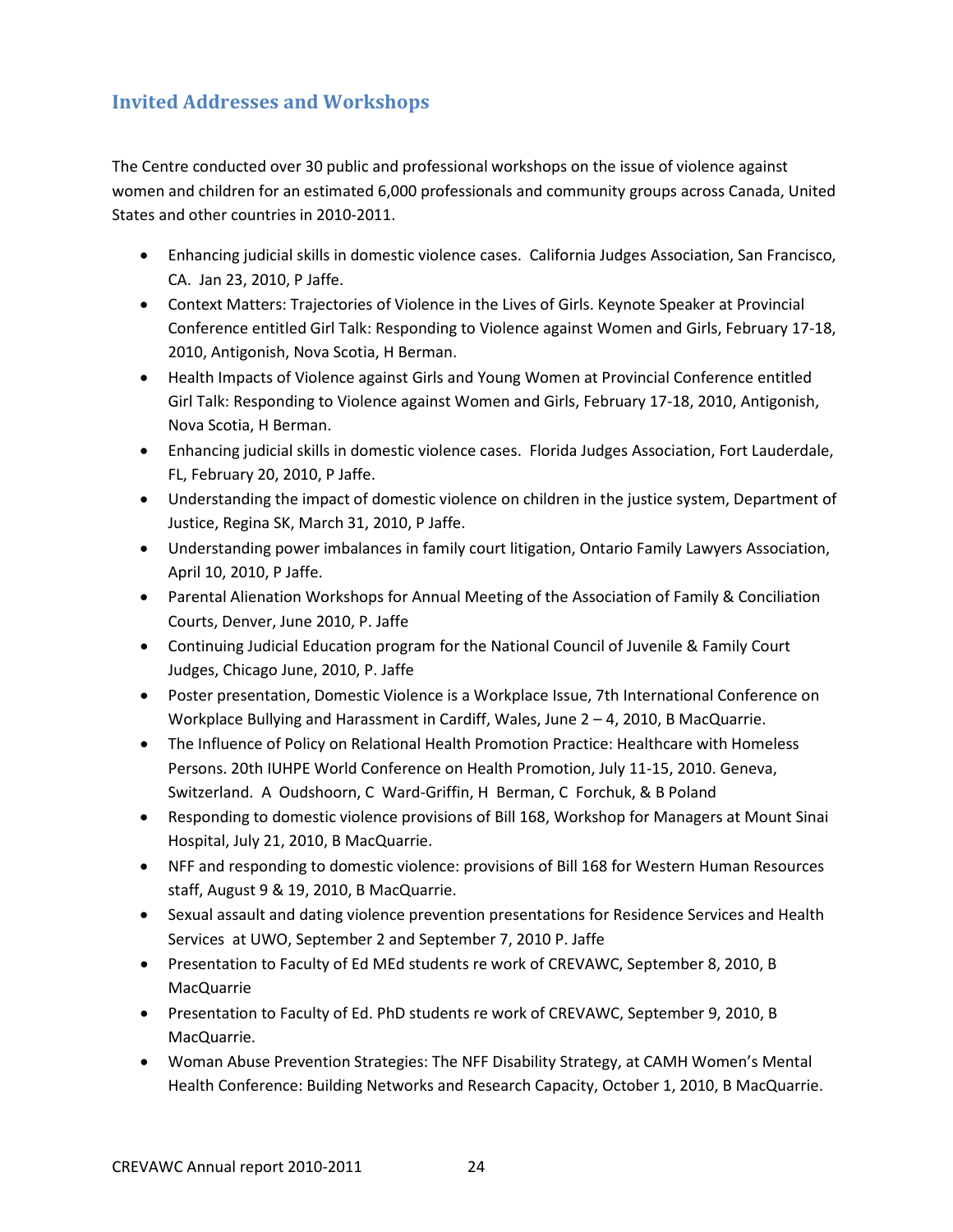- Stress & Burnout in Judicial Officers, Wisconsin Judges Association, Appleton WI , Oct 15, 2010, P Jaffe.
- Assessment & Intervention Strategies for Youth Justice, BC Crown Attorney Association, Victoria, BC Nov 3, 2010, P Jaffe.
- Reducing the Risk of Lethal Violence: Collaboration in Threat Assessment and Risk Management, Muriel McQueen Fergusson Centre for Family Violence Research Day, Fredericton, New Brunswick, November 4, 2010, B MacQuarrie.
- Trends, developments and emerging issues in family violence, Eeyou Istchee Family Violence Symposium, Chisasibi, Quebec, November 16 2010, B MacQuarrie.
- Addressing Workplace Domestic Violence, UWO academic counsellors, November 19, 2010, B MacQuarrie.
- Addressing Workplace Domestic Violence, UWO academic counsellors, November 22, 2010, B MacQuarrie.
- The Transition to Motherhood in the Aftermath of Trauma: Research Ethics, Issues, and Conundrums. Symposium Presentation at the Innovations in Gender, Sex and Health Research Conference – CIHR. Toronto, Ontario, Canada. November 21-23, 2010. H. Berman, R. Mason, M. Evans, S. Rodger, G. Alvernaz-Mulcahy, J. Hall, F. Alzoubi, L. Carranza.
- Preventing & Addressing Domestic Violence in the Workplace: Understanding Employer Responsibilities, Perth County Violence against Women conference, November 23, 2010, B. MacQuarrie.
- NFF@Work training program, TVDSB Trustees subcommittee, November 24, 2010, B. MacQuarrie.
- NFF@Work training program, Southwest Region Coordinating Committee, November 30, 2010, B. MacQuarrie.
- Children Exposed to Violence, Community Services Collaborative, Cleveland, OH, Dec 14, 2010, P Jaffe.
- Montreal Massacre remembrance events at Fanshawe College, December 6 2010, Joy Lang.
- University of Western Ontario Psychology 9380: Clinical Psychology guest speaker, December 16, 2010, P Jaffe.
- Resources to Prevent Domestic Violence in the Workplace, London Coordinating Committee to End Woman Abuse, London, ON, January 18, 2011, B. MacQuarrie.
- Judicial Leadership in Domestic Violence Cases San Francisco, California, January 24, 2011 California Judges Association & Family Violence Prevention Fund, P. Jaffe.
- $\bullet$   $2^{nd}$  Annual NFF Workplace Awards Ceremony, February 10, 2011.
- "Remembering Our Sisters",  $6^{th}$  Annual Sisters' in Spirit March & Rally, London ON, February 14, 2011, B. MacQuarrie.
- Service Providers & Communities Working Together! Addressing Domestic Violence in Canadian Muslim Communities, London Mosque, London, Ontario, February 15-16, 2011, B. MacQuarrie.
- Defending Childhood: Involving Community Partners in Violence Prevention, Memphis Tennessee, March 1, 2011, US Department of Justice, P. Jaffe.
- Workplace harassment & policy responses, Women's Studies M.A. class at the University of Western Ontario, March 2, 2011,B. MacQuarrie.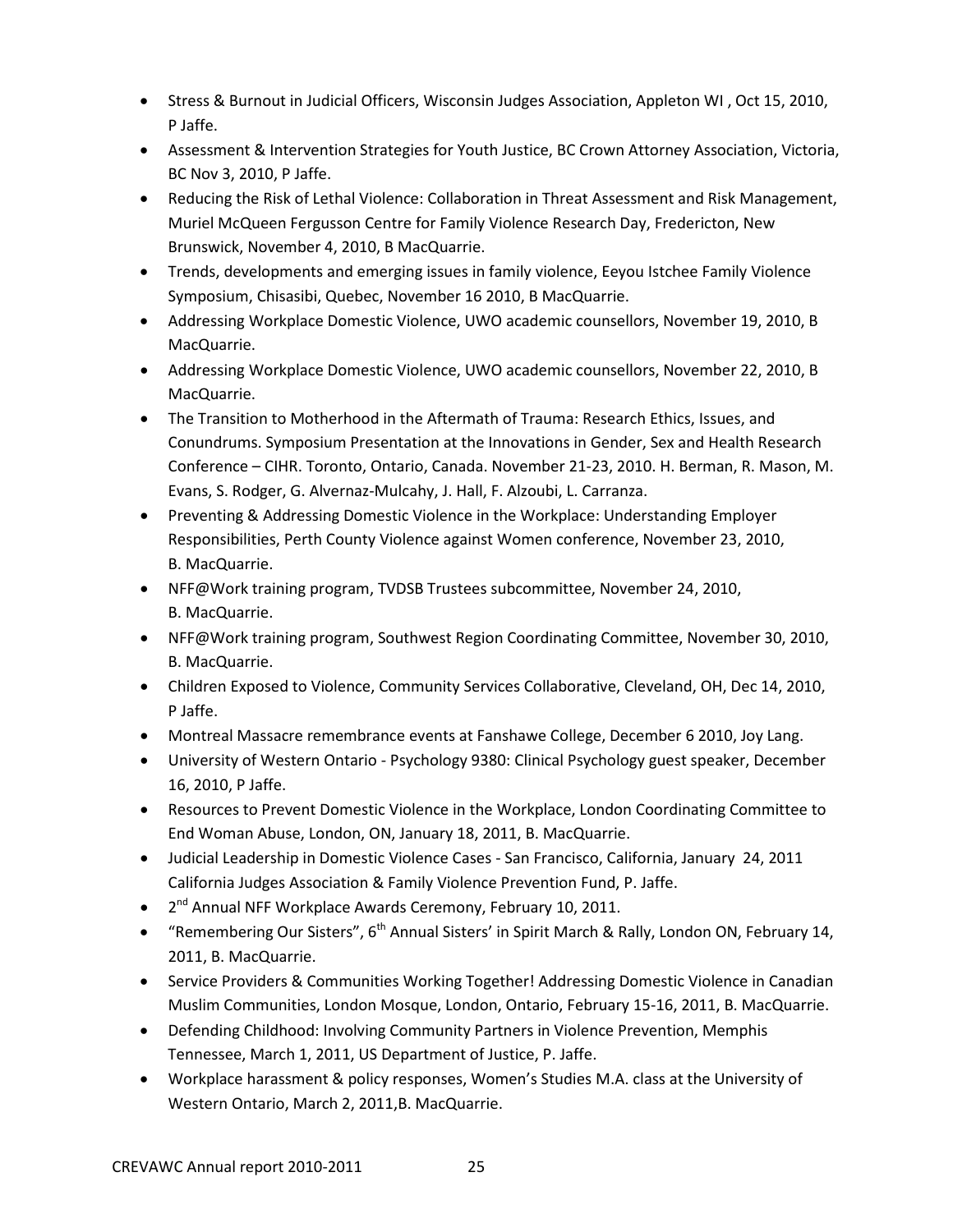- Neighbours, Friends & Families Orientation & Training Workshop Sponsored by the RCMP, Amherst Nova Scotia, March 7-8, 2011, B. MacQuarrie.
- Preventing and Addressing Domestic Violence in the Workplace, Safe Schools M.Ed. class at the Faculty of Education, University of Western Ontario, March 11, 2011, B. MacQuarrie.
- "Reducing the risk for lethal violence: Collaboration in threat assessment & risk management," March 24, 2011, Kenora Rainy River District Domestic Violence Community Coordinating Committee District Forum. B.MacQuarrie
- "New Legislation on Workplace Harassment, Violence, and Domestic Violence (Bill 168)", March 28, 2011, UWO Leaders and Administrators , B. MacQuarrie
- "New Legislation on Workplace Harassment, Violence, and Domestic Violence (Bill 168)", April 14, 2011, Faculty, Librarians, Archivists, Graduate Teaching Assistants and Post Doctoral Scholars, B. MacQuarrie
- "New Legislation on Workplace Harassment, Violence, and Domestic Violence (Bill 168)", April 29, 2011, Faculty, Librarians, Archivists, Graduate Teaching Assistants and Post Doctoral Scholars, B. MacQuarrie
- "Providing intensive strength based support & service delivery to victims of domestic violence & their families in the Muslim community," Faculty of Education Research Day, March 23, 2011, B.MacQuarrie

## **Consultations**

The Centre is called upon frequently to consult with provincial and federal senior staff and committees on policy and legislative changes. Centre members also consult with agencies, journalists and students across Canada seeking updated resources and research on violence against women and children. Examples of consultations provided this year include:

Dr. Jaffe offered expert advice on a Dangerous Offender application as requested by a Crown Attorney in Edmonton in July 2010. Dr. Jaffe continues to provide expert advice as a member of the Domestic Violence Death Review Committee for the Coroner's office of Ontario.

Dr. Berman participated in a National Roundtable Consultation for the Canadian Institute of Health Research (CIHR) Institute on Gender and Health regarding the development of the Violence, Gender and Health Research agenda in Ottawa in January 2010. Dr. Berman also provided consultation to the Ontario Women's Directorate regarding the Sexual Violence Action Plan.

Ms. MacQuarrie has offered numerous consultations regarding Bill 168 at both the local and provincial level. Ms. MacQuarrie consulted with Project ENVISION regarding the evaluation of sexual assault programming in New York City. She also participated in a telephone interview with a doctoral student from the University of Sydney regarding the anti-violence movement in Canada and how workplace bullying has emerged as an occupational health and safety issue and come to be regulated in Ontario. Ms. MacQuarrie met with Minister Broten regarding the Neighbours, Friends and Families campaign and discussed social innovation on March 31, 2011. She also consulted with the Ontario Federation of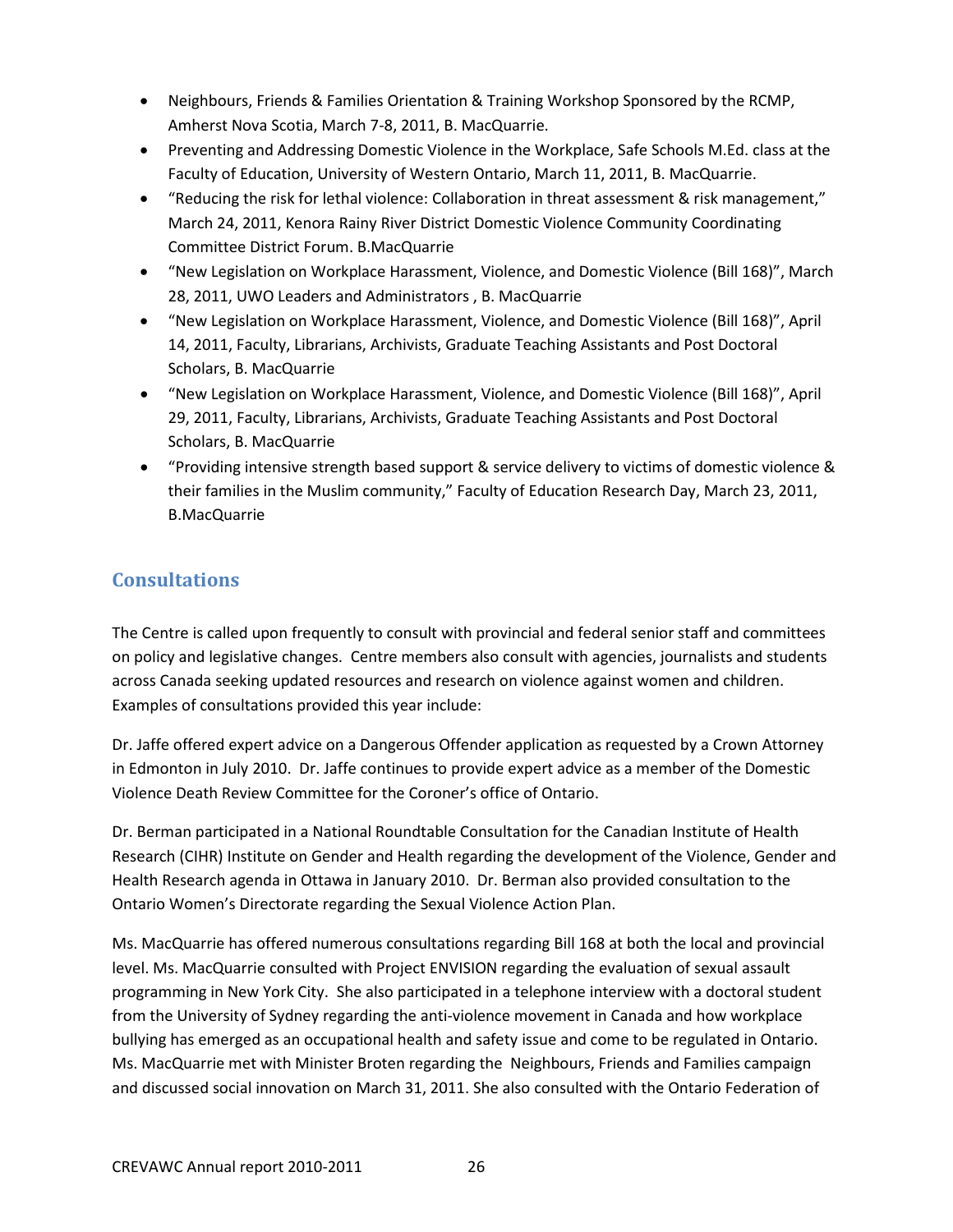Labour regarding the Make It Our Business resources and union responsibilities under new Occupational Health and Safety Act provisions.

In February 2011 the Centre staff and faculty met with a group from Belgium who were looking for information to support their project titled "An inter and multidisciplinary approach of tackling domestic violence".

## **Curriculum Materials on Violence Prevention:**

- Curriculum on Media Violence & Critical Literacy Skills <http://www.crvawc.ca/CritMedLitCD/index.html>
- Curriculum for Safe Schools and Sustainable Strategies <http://www.crvawc.ca/SafeSchoolsCD/index.html>
- Curriculum for Healthy Relationships [www.youthrelationships.org](http://www.youthrelationships.org/) and [www.toolsforchange.ca](http://www.toolsforchange.ca/)

## **Community Forums Hosted by CREVAWC**

As part of the Centre's mandate to pursue research questions and create a community dialogue to understand and prevent abuse the Centre facilitates forums throughout the year to further the discussion and enhance community knowledge.

- Keeping the Fire: Reclaiming Children & Youth, Co -sponsored with At^lohsa, Faculty of Education, March 19, 2010
- Media Violence Parent Conference, Co Sponsored with TVDSB and LDCSB Parent Involvement Committee, Faculty of Education, April 23-24, 2010
- 'Shades of Grey': Professional Accountability and Collaboration in Health Care Settings: Lessons Learned from a Coroner's Inquest - An Interactive Workshop, collaboration with CREVAWC, TVDSB and Schulich School of Medicine & Dentistry, May 12, 2010
- Desire, Sex and Power in Music Videos, Brown Bag Lunch, Co-sponsored with Sexual Assault Centre London, CREVAWC, May 13, 2010
- Fourth Annual Father's Day Breakfast, Coaching Boys into Men with speaker Jackson Katz, London Convention Centre, May 31, 2010
- Fourth Annual Father's Day Lunch, Coaching Boys into Men: MVP program Workshop for teachers, coaches and counsellors, London Convention Centre, May 31, 2010
- Differentiating among different types of intimate partner violence, CREVAWC Research Day with speaker Michael Johnson, Hilton London, October 6, 2010.
- Workshop: "Informed Opinions" by Sheri Graydon, January 14, 2011, London Public Library.
- Strategies to Prevent Violence against Women in Tanzania: Listening to the Elders and Learning from Technology Brown Bag Lunch by Maimuna Kanyamala, March 29, 2011. Faculty of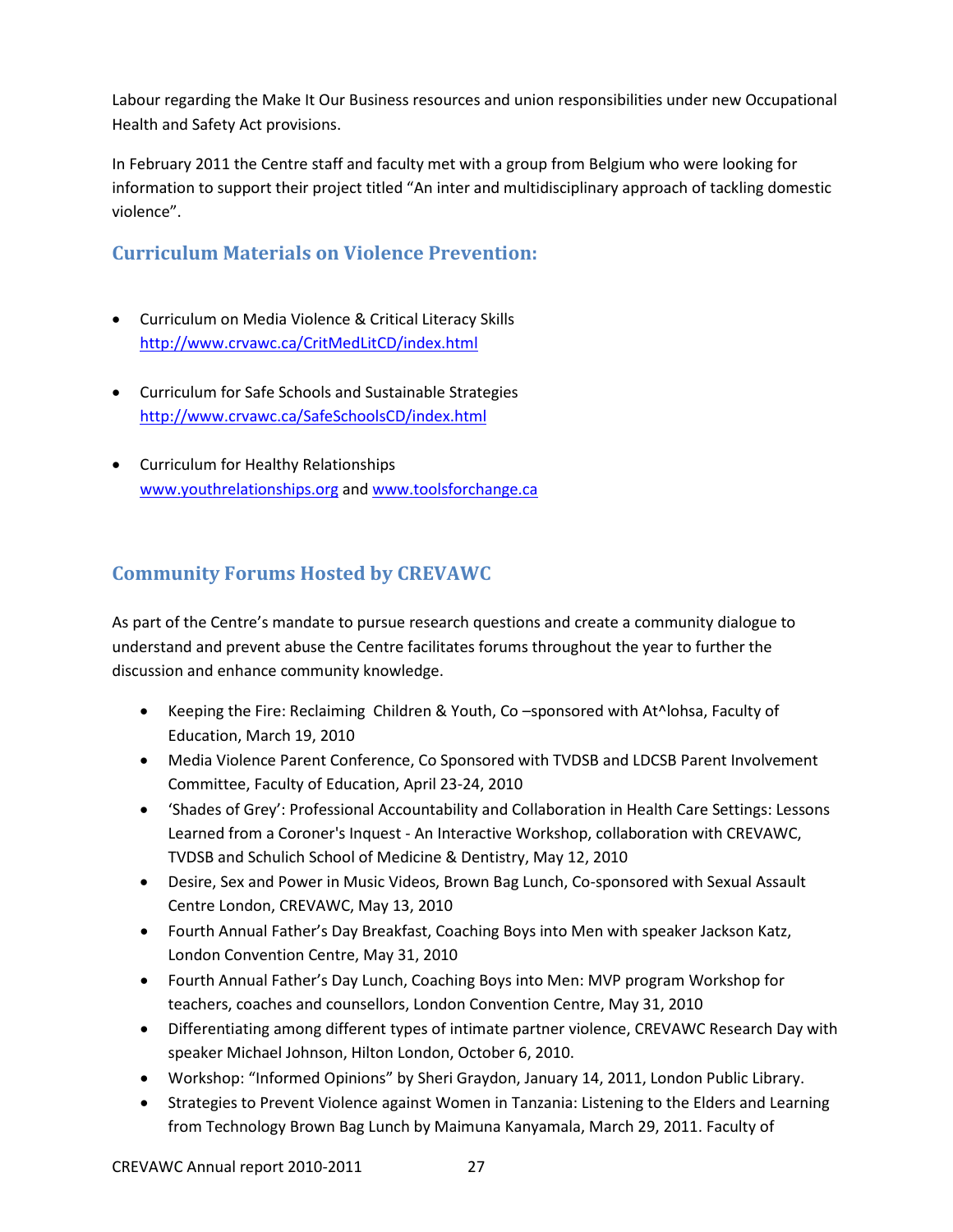Education

- What You Need to Know About Coping With 2011... The Many Faces of Facebook and Social Networking, March 3, 2011, Faculty of Education.
- The Integration of Muslim Women into the Canadian Community: A Socio-Anthropological Study on Violence towards Muslim Women. Brown bag lunch by Dr. Nabawia Abou-Basha**,** March 23, 2011; Faculty of Education.
- London Regional Parent Engagement Conference: From Rhetoric to Reality: Making Progress Together, April 29-30, 2011; Faculty of Education.

## **Conferences and Think Tanks**

#### **Reducing the risk of lethal violence forum: Collaboration in threat assessment & risk management: From theory to practice; February 7-9, 2010**

The Centre hosted the "Reducing the risk of lethal violence" forum at the Hamilton Convention Centre in Hamilton, ON, February 7-9, 2010. Funding was provided by the Ontario Women's Directorate, Government of Ontario.

Each Domestic Violence Community Coordinating Committee (DVCCC) in Ontario was invited to send four representatives to the forum consisting of two community representatives and two justice representatives. Representatives from select provincial organizations were also invited to attend. Of the 49 coordinating committees in Ontario, 48 committees and 9 provincial organizations were represented at the forum. In total, 270 people registered for the forum.

This forum provided members of the justice and community sectors an opportunity to come together to learn more about high-risk domestic violence cases and to strategize ways of working more together more effectively to prevent domestic homicides. Forum evaluations indicated that people found the information very relevant and applicable to their work. People found the discussion aspects of the forum to be very helpful and there was an expressed need for further training regarding collaboration and information sharing.

#### **Moving Forward: Reducing the risk of lethal violence through collaborative threat assessment and risk management, October 26-27, 2010**

A follow-up event to the February forum was hosted at the Hilton Hotel October 26-27, 2010 with funding from the Ontario Women's Directorate. Each coordinating committee was invited to send two representatives to the event to enhance the information and discussion which occurred at the first event. More than 160 people attended the event and heard presentations from speakers from across Canada regarding threat assessment tools, collaboration, information sharing and working with underserved populations. Evaluations from this event indicate that further specialized training is required regarding threat assessment tools and collaboration form a regional perspective.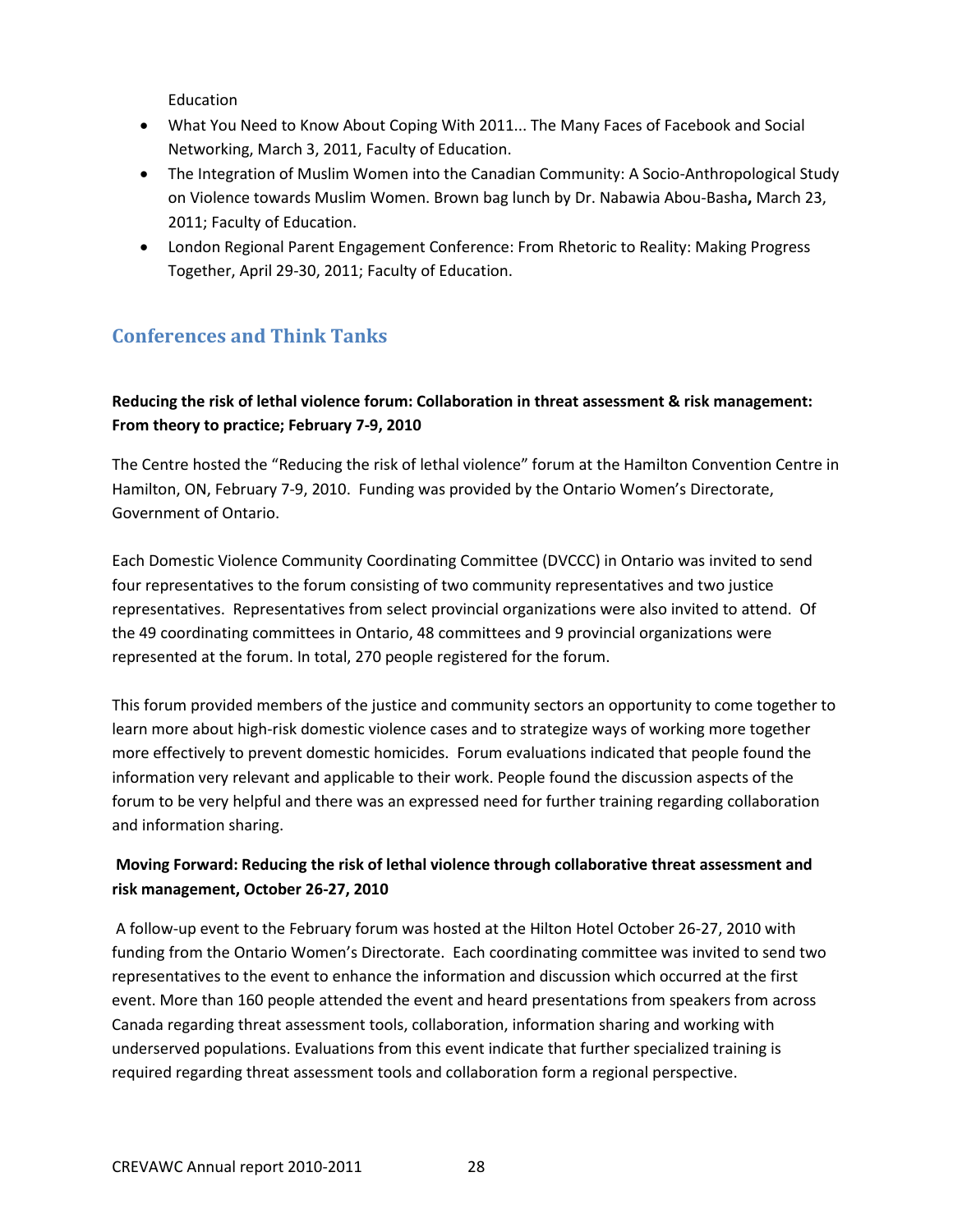#### **National Think Tank on the Prevention of Domestic Homicides, October 24-26, 2010**

The Centre hosted a National Think Tank on the Prevention of Domestic Homicides at the Windermere Manor in London, ON, October 24-26, 2010. Funding for this event was provided by Justice Canada. Forty people attended the Think Tank representing each province and territory in Canada, as well as federal representatives. The Think Tank provided participants the opportunity to share emerging prevention practices occurring across Canada and discussion focused on developing a national strategy for domestic homicide prevention. A number of agencies and individuals identified a desire to partner in further initiatives to move forward a national strategy.

#### **Child Sexual Abuse Prevention Think Tank, November 11-12, 2010**

The Child Sexual Abuse Think Tank was held at Windermere Manor, November 11-12, 2010 with funding from Justice Canada. An afternoon open forum was held at Althouse College, Faculty of Education where Dr. David Finkelhor offered a plenary speech regarding child sexual abuse. More than 150 people attended the afternoon forum. Dr. Finkelhor was also a key presenter at the Child Sexual Abuse think tank where 23 people from across Canada came together to discuss current child sexual abuse prevention strategies and offered ideas for a national child abuse prevention strategy.

## <span id="page-28-0"></span>**COMMUNICATION AND KNOWLEDGE TRANSFER**

## **Publications**

The Centre contributes knowledge transfer in the area of violence against women through the wide variety of articles they have written and published.

Berman, H., Gorlick, C., Csiernik, R., Ray, S., & Forchuk, C. (In press). New understandings of diversity in the context of homelessness. In C. Forchuk, R. Csiernik, & E. Jensen (Eds.). *Homelessness, Housing and Mental Health Consumer- Survivors: Finding Truths, Creating Change.*

Berman, H., Hardesty, J., Lewis-O'Connor, A., & Humphreys, J. (2010). Childhood Exposure to Intimate Partner Violence (pp. 279-318). In J. Humphreys & J. Campbell (Eds). *Family Violence and Nursing Practice.* Philadelphia, PA: Lippincott St.

Berman, H., Irias Giron, E., & Ponce Marroquin (2009). A narrative study of refugee women who have experienced violence in the context of war. *Canadian Journal of Nursing Research, 41(1),*144-165. [Article selected for reprint in CJNR 40th Anniversary Special Commemorative issue]

Campbell, M., Neil, J. A., Jaffe, P. G., & Kelly, T. (2010). Engaging abusive men in seeking community intervention: A critical research & practice priority. *Journal of Family Violence,* 25(4), 413-422.

Caxaj, S., & Berman, H. (2010). Belonging among newcomer youth: Intersecting experiences of inclusion and exclusion. *Advances in Nursing Science, 33(4)*, E17-E30.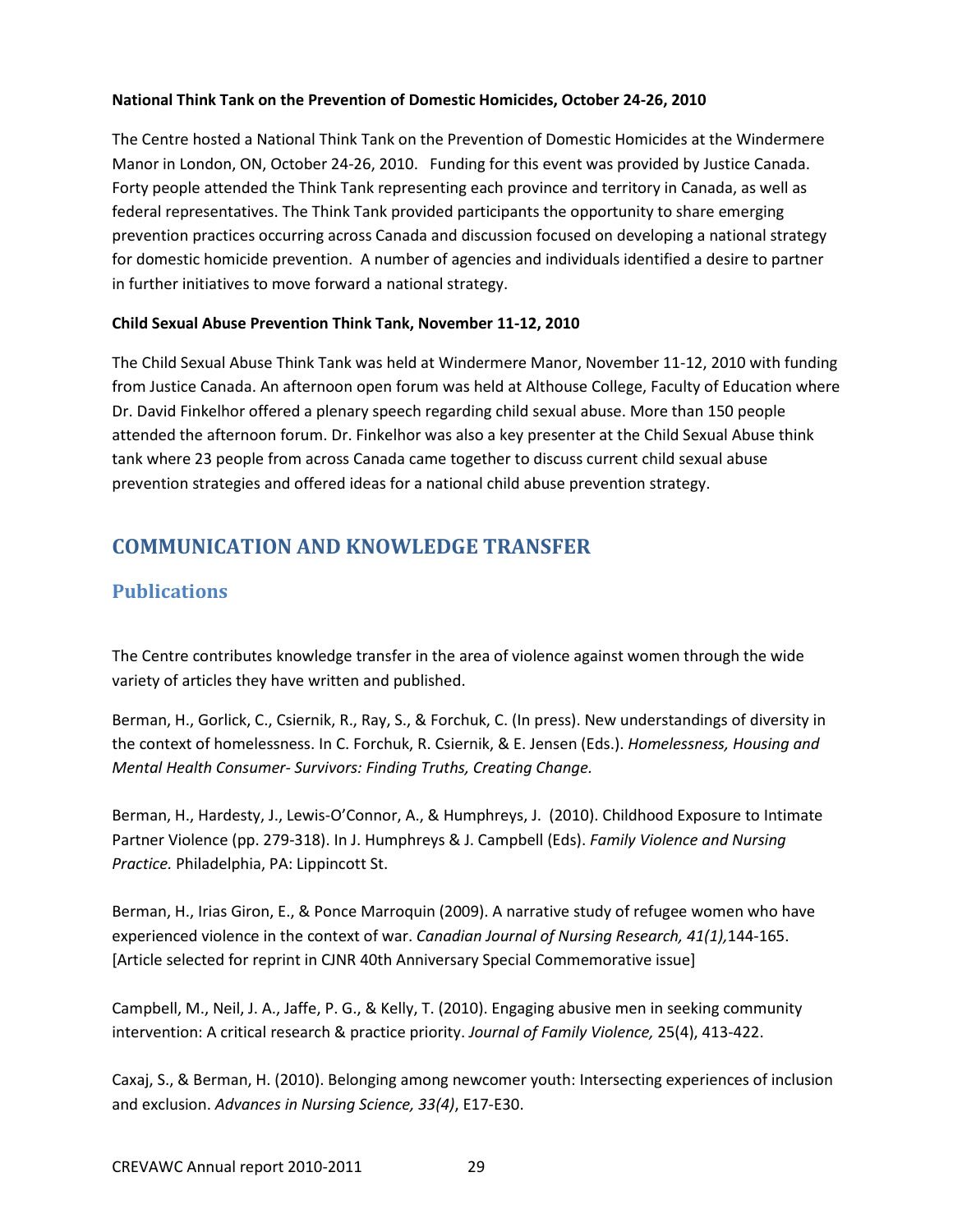Crooks, C. V., Jaffe, P. G., Wolfe, D. A., Hughes, R., & Chiodo, D. (2011). School-based dating violence prevention: From single events to evaluated, integrated programming. In C. M. Renzetti, J. L. Edleson, & R. K. Bergen (Eds.), Sourcebook on violence against women (2<sup>nd</sup> edition) (pp. 327-349). Thousand Oaks, CA: Sage.

Forchuk, C., Montgomery, P., Berman, H., Ward-Griffin, C., Csiernik, R., Gorlick, C., Jensen, E., & Riesterer, P. (2010). Gaining ground, losing Ground: The paradoxes of rural homelessness. *Canadian Journal of Nursing Research, 42(2)*, 138-152.

Jaffe, P. G., Ashbourne, D., & Mamo, A. A. (2010). Early identification and prevention of parent–child alienation: A framework for balancing risks and benefits of intervention. *Family Court Review*, 48(1), 136–152.

Jaffe, P. G., Berman., H., & MacQuarrie, B. (forthcoming). A Canadian model for building university and community partnerships: Centre for Research & Education on Violence against Women and Children. *Violence against Wome*n.

Jaffe, P.G., Wolfe, D.A., & Campbell, M. (in press). *Growing up with Domestic Violence: Assessment, intervention & prevention strategies for children & adolescents.* Cambridge, MA: Hogrefe & Huber.

Mulvihill, D., Ford-Gilboe, M., Csiernik, R., Berman, H., (contributor) & Forchuk, C. (contributor). (2009). *Women, Trauma and Alcohol Dependency: Connections and Disconnections in Alcohol Treatment for Women.* LAP Lambert Academic Publishing

Wolfe, D.A., Jaffe, P.G., Leschied, A.W., & Legate, B.L. (2010). Assessing historical abuse allegations and damages. *Child Abuse and Neglect,* 34, 135-143.

## **Media Coverage**

The media highlights the activities and the events of CREVAWC. In addition, the Centre is called upon to respond to current community, provincial and national incidents that surround the issue of violence against women and children.

## **Print Media**

During 2010-2011 The CREVAWC contributed to a tremendous number of articles written by the print media.

- *Nurse's killing in workplace spurs changes,* January 9 2010, The London Free Press, Peter Jaffe.
- *Therapist goes from foe to friend,* Feb 8 2010, The Globe and Mail, Peter Jaffe.
- *Keeping women safe,* [Feb 9 2010, The Hamilton Spectator.](http://www.crvawc.ca/documents/Keeping%20women%20safe%20-%20Feb%209%202010%20-%20The%20Hamilton%20Spectator.pdf)
- *Calls growing to end hockey violence*, February 10 2010, Western News, Peter Jaffe.
- *Hockey ruling hailed*, February 13 2010, The London Free Press, Peter Jaffe.
- *Olympic men's hockey is how it's meant to be,* February 16 2010, The London Free Press, Peter Jaffe.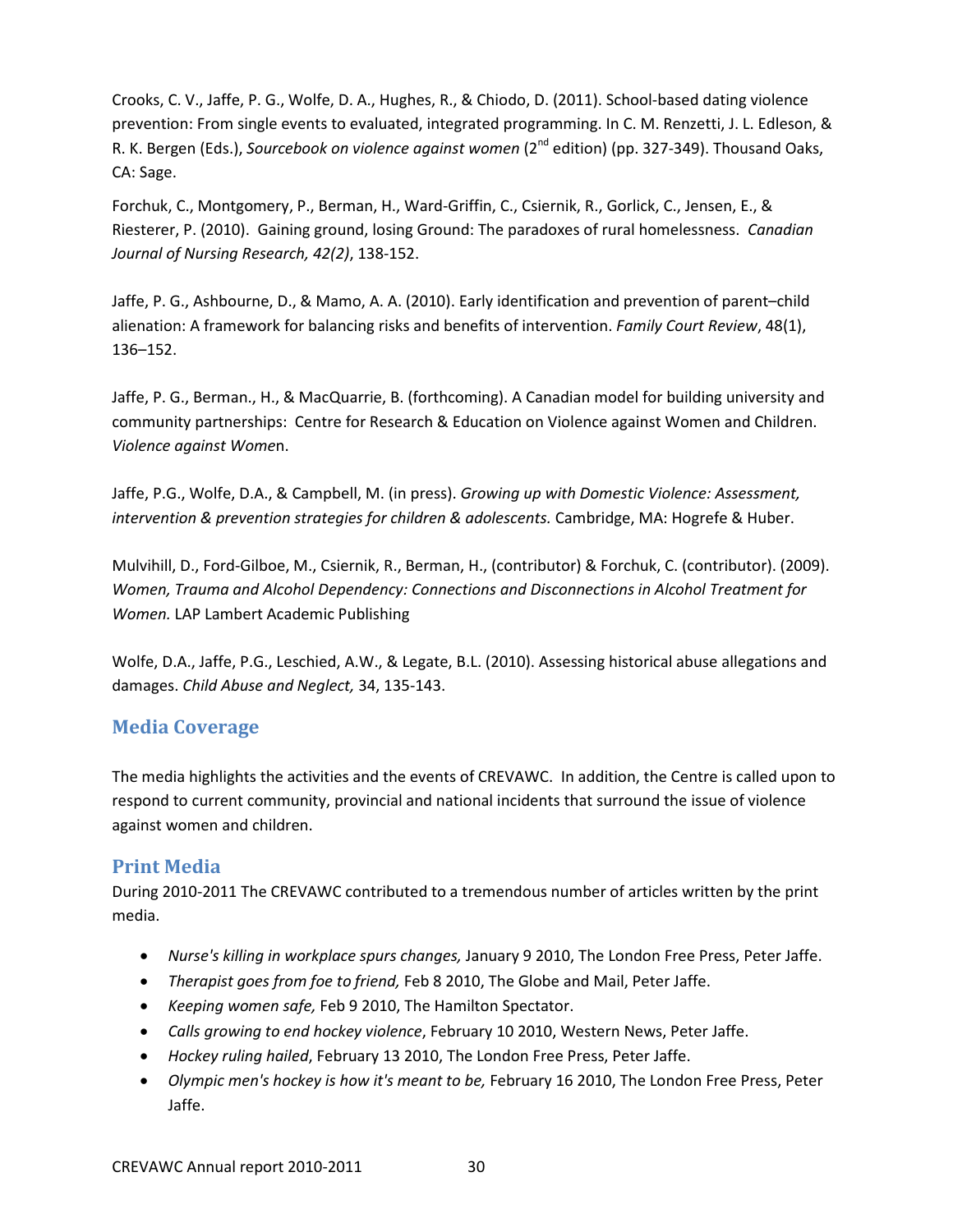- *Violence prevention program celebrates workplaces,* February 25 2010, Western News, Barb MacQuarrie.
- *MacQuarrie revels in challenges,* March 1 2010, The London Free Press, Barb MacQuarrie.
- *Parent conference slated for Saturday*, April 20 2010, Western News, Peter Jaffe.
- *Father's day breakfast helps stop violence*, May 27 2010, Western News.
- *Workplaces will be safer with Bill 168,* June 19, 2010, London Free Press, Barb MacQuarrie
- *Workplaces will be safer with Bill 168*, June 24, 2010, Kingston Whig Standard, Barb MacQuarrie
- *A special year to focus on being Canadian,* July 1 2010, The Londoner, Peter Jaffe.
- *Jack, do what's right for Canada*, September 11 2010, The Toronto Star, Peter Jaffe.
- *Why gun control is really a gender issue*, September 17 2010, The Toronto Star, Peter Jaffe.
- *She's everyday heroic*, October 6 2010, The London Free Press, Joy Lang.
- Forums discuss breaking the cycle of violence and child abuse prevention*,* November 4 2010, Western News.
- *Prominent sociologist discusses child sexual abuse prevention strategies,* November 9 2010, Western News.
- *Domestic violence death review committee seeks to prevent domestic homicides*, January 20 2011 - The United, Anna-Lee Straatman.
- *Police took too long*, January 21 2011, The London Free Press, Barb MacQuarrie.
- *London activist takes a swing at hockey fights*, February 26 2011, The London Free Press, Peter Jaffe.
- *Dangerous offender label a quandary*, March 2 2011, The National Post, Peter Jaffe.
- *\$4.3M lawsuit questions OPS domestic violence procedures*, March 2 2011, Orangeville Banner, Peter Jaffe.
- *Stalking rates lower in London*, March 11, 2011, The London Free Press, Barb MacQuarrie.
- *Don't let budget destroy inroads on abuse*, March 12 2010, The London Free Press, Barb MacQuarrie.
- *Keeping a safe respectful campus now law*, March 14 2011 Western News.
- *Teen sexting exploding*, March 24 2011, The London Free Press, Barb MacQuarrie.
- *His goal is to get hockey violence off the ice*, April 18 2011, The Toronto Star, Peter Jaffe.

## **Television**

- Ontario Lifting the Ban on Mixed Martial Arts, August 16, 2010, Rogers TV, Peter Jaffe
- The Impact of Violence in Sports on Children, Rogers TV, March 31, 2011, Peter Jaffe.

## **Radio**

- Ontario Lifting the Ban on Mixed Martial Arts, August 16, 2010, CBC Ontario Morning, Peter Jaffe.
- Hockey Violence, CBC Radio Ontario Morning, March 1, 2011, Peter Jaffe.

## **Internet**

• Review: Surviving the System Handbook, Sexual Assault Report, Civic Research Institute, Inc., Kingston, NJ, July/August 2010, Barb MacQuarrie.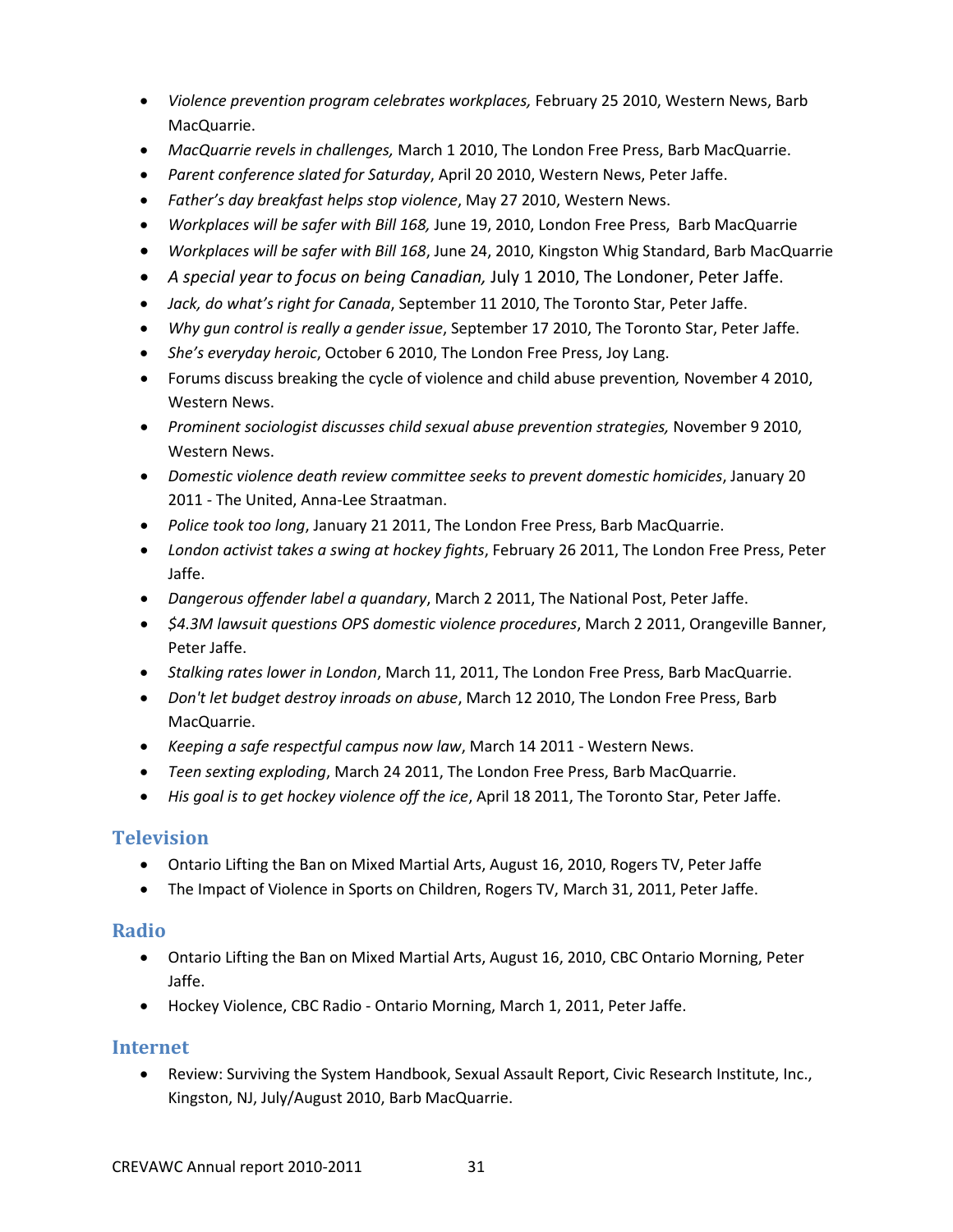- Sisters of St. Joseph Blog: "Violence Within Ourselves: Listening to Another Voice" November 10, 2010, Barb MacQuarrie.
- Sisters of St. Joseph Blog: "Violence: What has changed over the years? November 19, 2010, Barb MacQuarrie.
- "Feminism: The Forest City Fights for Female Rights," CHRW Documentaries, posted on the CHRW website, January 10 2011, Barb MacQuarrie.
- National Clearinghouse on Family Violence E-Bulletin Focus on Family Violence in the Workplace: "Make It Our Business: Domestic Violence in the Workplace", February 2011, Barb MacQuarrie.

## <span id="page-31-0"></span>**COMMUNITY AWARDS AND GRANTS**

## **Scotiabank Community Research Internship**

Through the generous support of Scotiabank, the Centre for Research & Education on Violence against Women and Children is able to offer one student internship annually, to an eligible full-time undergraduate or graduate student at the University of Western Ontario. This student, selected by the community organization, will work together on a project that has been designed by the organization.

The student intern is awarded \$5,000 and the collaborating agency is awarded \$2,150.

## **Scotiabank Community Research Grants**

Community research grants are supported through funding from Scotiabank. CREVAWC funds research and action projects that explicitly aim to contribute to the understanding, documentation, analysis, and prevention of the social problem of violence against women and children. Research projects funded by the Scotiabank community grants program must include a gender analysis of relevant issues. We are particularly interested in projects based on research partnerships. We strongly encourage applications that link theory and practice, and that clearly spell out the practical and policy implications of the proposed projects.

Three research grants up to \$5,000 each will be awarded annually to community organizations or to individuals who are supported by one or more community organizations with which the Centre has a collaborative or working relationship. Proposals for research that will evaluate or develop the current work of organizations engaged in anti-violence work will be considered.

#### **Community Research grants awarded in 2010-2011**

- Luke's Place Support and Resource Centre for Women. "Conducting an environmental scan of issues and needs of women who have been abused who are dealing with family court."
- Susan H. Young. "Women survivors of sexual violence and partner abuse: Exploring transformative learning through social action participation"